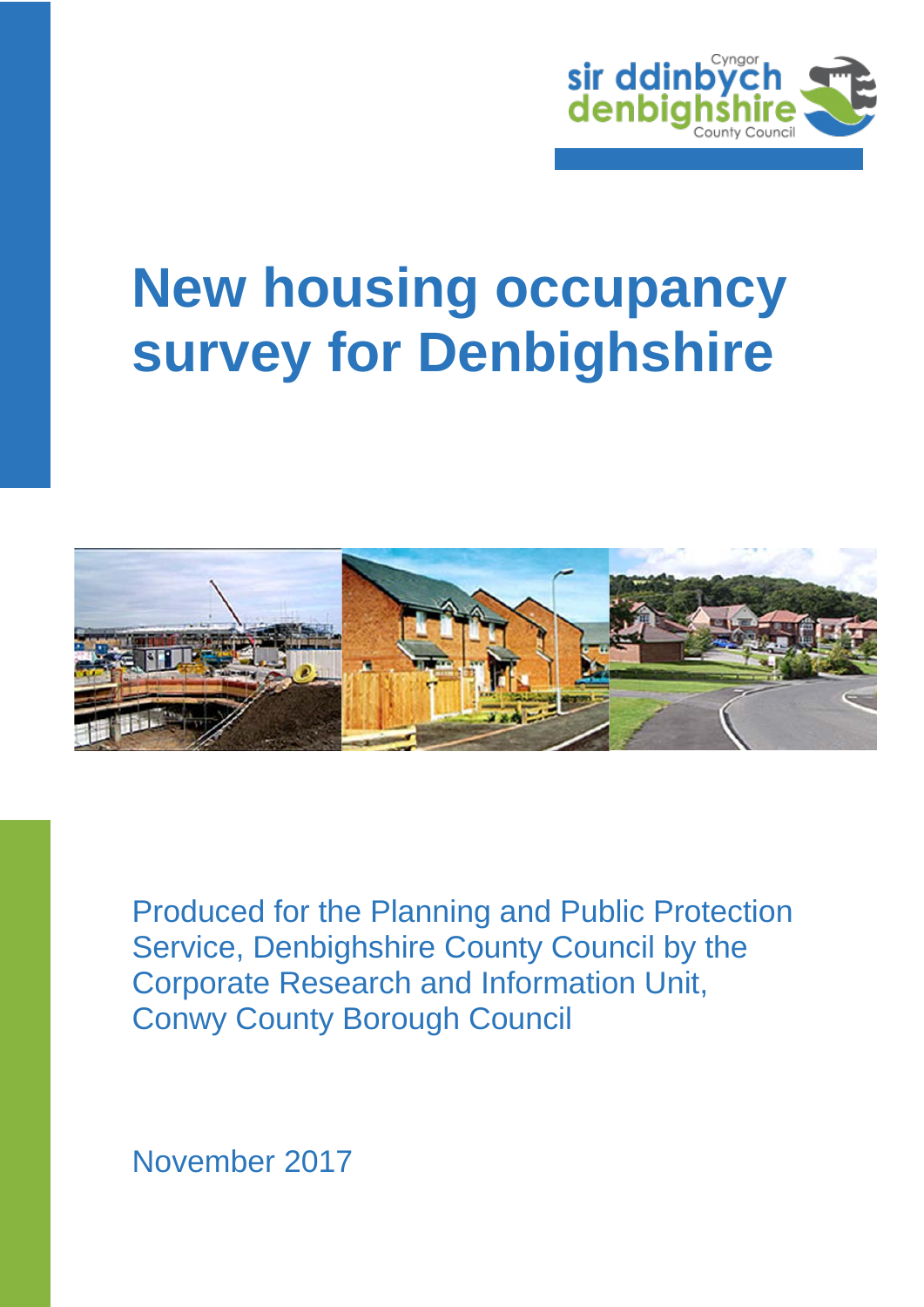## **Produced by:**

The Corporate Research and Information Unit Conwy County Borough Council, Bodlondeb, Conwy, LL32 8DU. Email: [research.unit@conwy.gov.uk](mailto:research.unit@conwy.gov.uk)

Phone: 01492 575291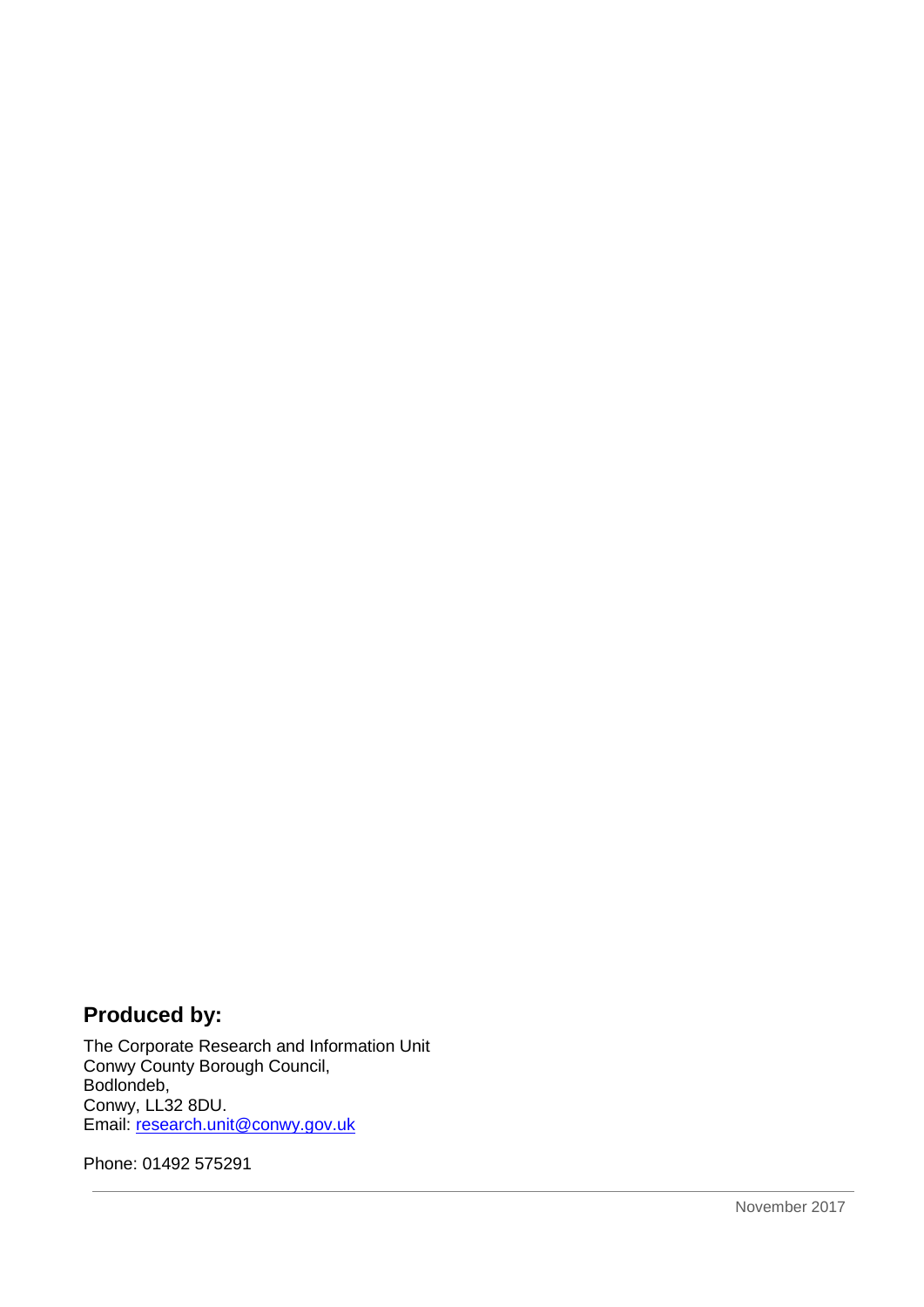# New housing occupancy study - November 2017

## **Contents**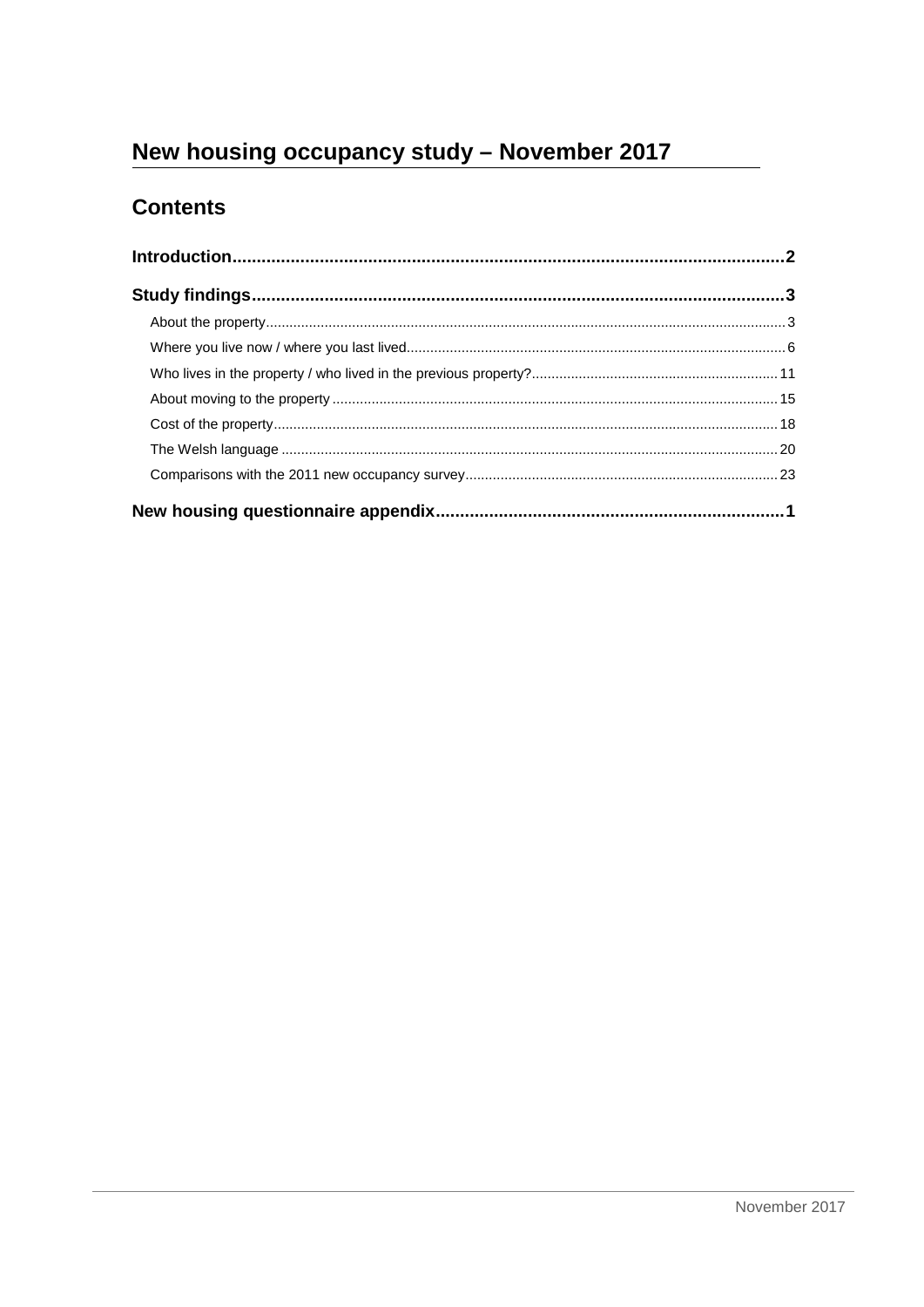

## <span id="page-3-0"></span>**Introduction**

The Corporate Research and Information Unit at Conwy County Borough Council was commissioned by the Strategic Planning and Housing Team at Denbighshire Council to conduct a survey of the people living in new dwellings which were built in Denbighshire between April 2011 and March 2017.

The Council is currently preparing a replacement Local Development Plan to guide future development in Denbighshire. The results of the new housing occupancy survey will provide information to help us assess the future need for facilities such as schools, libraries, GP surgeries, retail, and leisure centres, as well has helping to shape understanding of future housing need.

The survey also collected information about the Welsh language skills of new housing occupants to help understand the possible impact of new development on Welsh speaking communities in the area.

Though this report looks at the characteristics of the residents of new build housing, it is not able to provide a commentary on how these characteristics differ from all households who have moved within or into the area in the same period, as we have not surveyed the residents of all households who have moved. Where comparison is possible, it can only be made against the resident population of Denbighshire as a whole, and therefore gives only a partial picture of the impact of new-build housing within the wider housing market.

In September 2017 questionnaires were posted to all dwellings the Valuation Office Agency and the Denbighshire Land and Property Gazetteer had recorded as newly built or converted to residential use between April 2011 and March 2017.

Of the 662 questionnaires which were delivered successfully, 188 were returned completed. This gives a response rate of 28%, and is a reasonable return rate for a survey of this kind. However, not all respondent households answered all questions – non-response is shown in the data tables.

The survey was sent out bilingually. 5% of returned questionnaires were completed in the medium of Welsh.

The results of the survey are presented below. A brief analysis of the findings is presented, together with data from the survey in table and graph form.

Most of the data tables in this report include two percentages. The main analysis is the number of respondents as a percentage of all who answered that specific question and unless otherwise stated this is the figure quoted in the written analysis. The other percentage presented in the data tables is the number of respondents as a percentage of total responses to the survey (as a percentage of 188).

A copy of the survey questionnaire is available at the end of the report.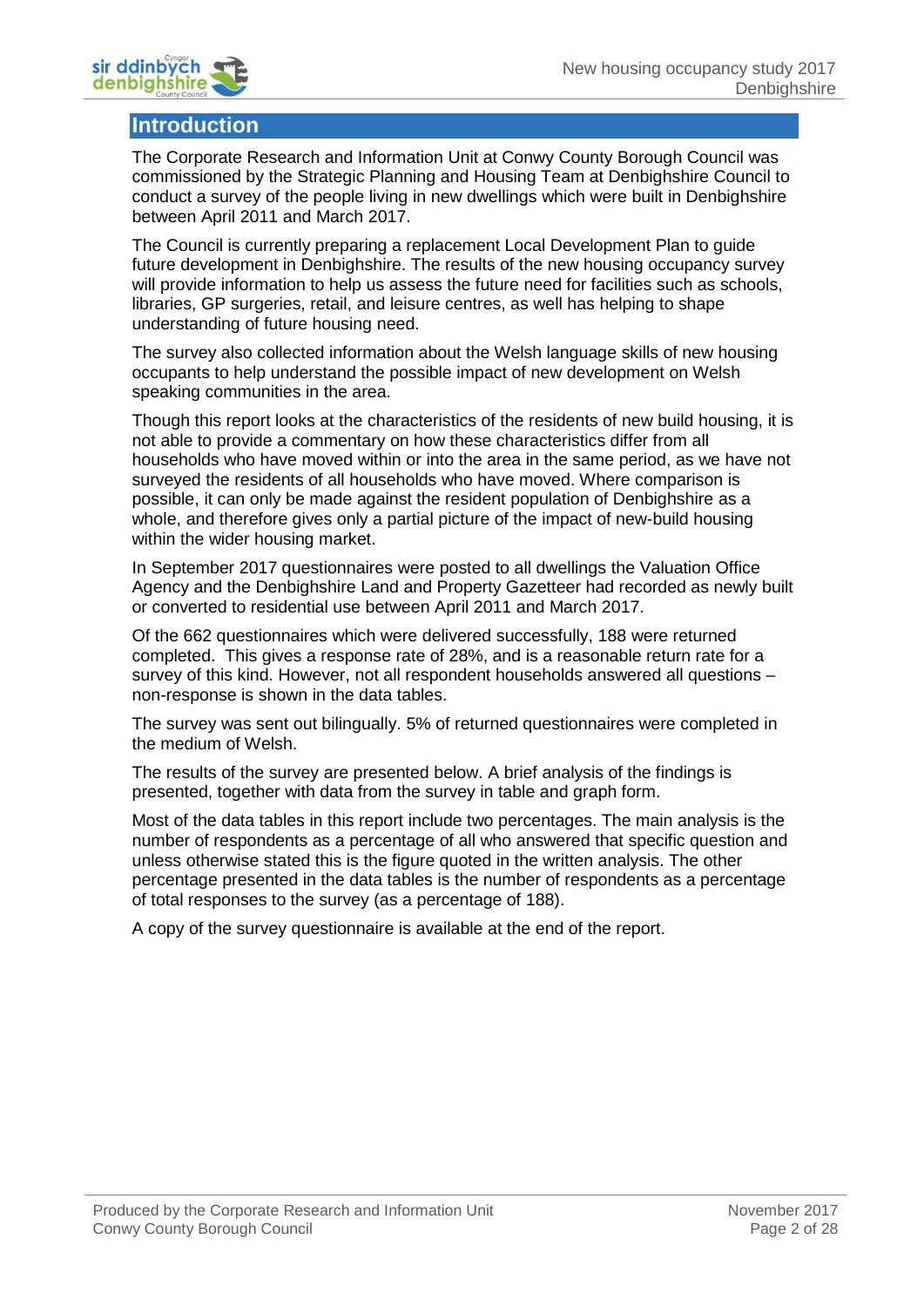

## <span id="page-4-0"></span>**Study findings**

## <span id="page-4-1"></span>**About the property**

#### **Q1a: When was the property built / converted?**

|                        |     | As % those<br>Number who answered<br>this question | As % all<br>responses |
|------------------------|-----|----------------------------------------------------|-----------------------|
| Before 2011            | 16  | 9.9%                                               | 8.5%                  |
| 2011                   | 12  | 7.5%                                               | 6.4%                  |
| 2012                   | 22  | 13.7%                                              | 11.7%                 |
| 2013                   | 18  | 11.2%                                              | 9.6%                  |
| 2014                   | 25  | 15.5%                                              | 13.3%                 |
| 2015                   | 30  | 18.6%                                              | 16.0%                 |
| 2016                   | 25  | 15.5%                                              | 13.3%                 |
| 2017                   | 13  | 8.1%                                               | 6.9%                  |
| <b>Total responses</b> | 161 | 100.0%                                             | 85.6%                 |
| No response            | 27  |                                                    | 14.4%                 |



There were 161 responses to this question, which gives a response rate of 85.6%. It was a write-in question.

A total of [1](#page-4-2)6 properties were identified as being built or converted before 2011<sup>1</sup>. These properties could be considered to be outside of the scope of a survey that is nominally covering a new-build/conversion period between April 2011 and March 2017, but as they are all relatively recently built and the majority of occupants moved in in 2011 or later they have been included in the full analysis of responses.

<u>.</u>

<span id="page-4-2"></span><sup>1</sup> Their inclusion in this survey may be due to errors in the original mailing list; delays in registration of new properties with the Valuation Office Agency which provided the list; or respondents providing the wrong data. The earliest recorded build-date was 2007.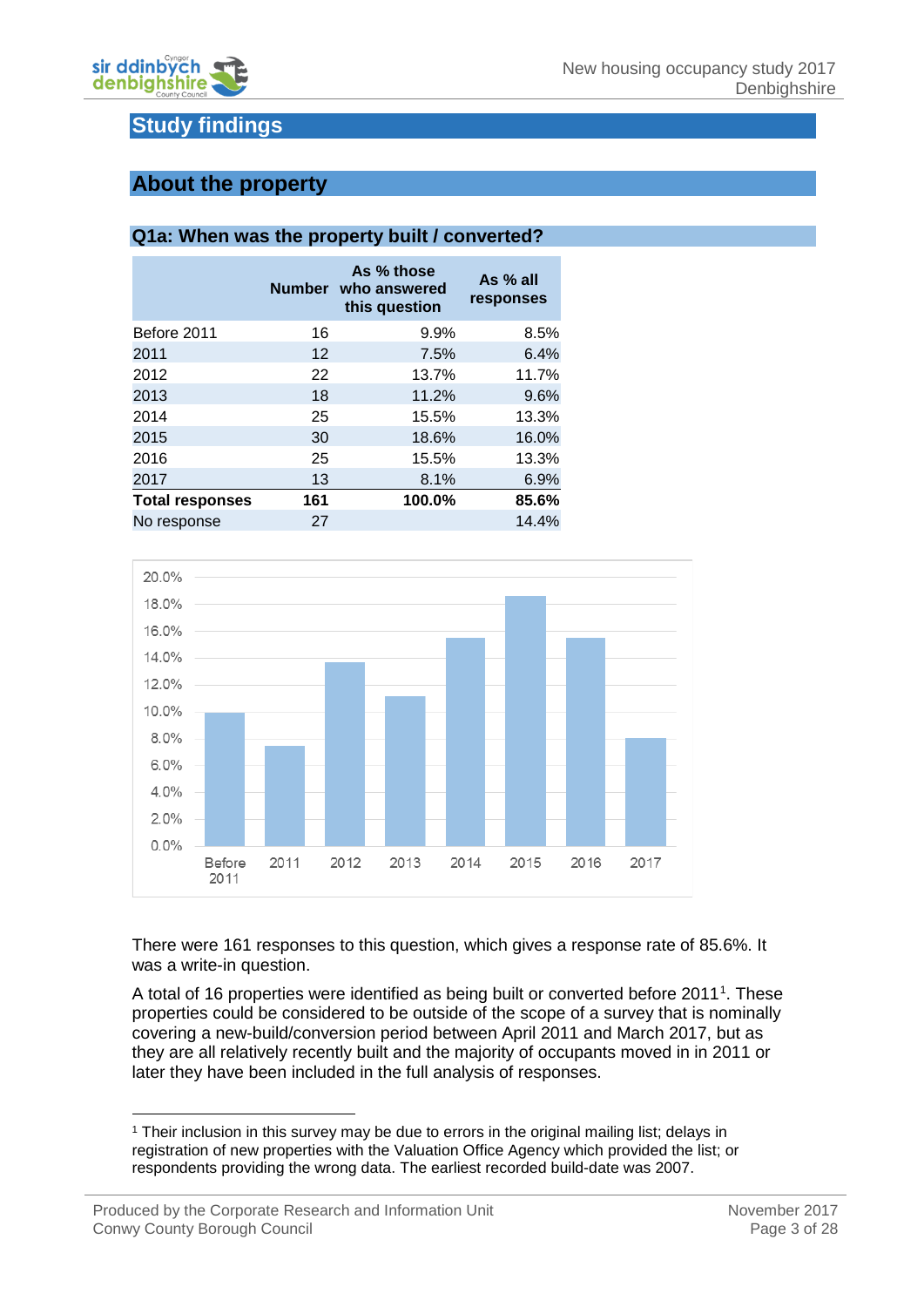

#### **Q1b: When did you move into the property?**

| <b>Number</b> | As % those<br>who answered<br>this question | As % all<br>responses |
|---------------|---------------------------------------------|-----------------------|
| 7             | 3.9%                                        | 3.7%                  |
| 6             | 3.4%                                        | 3.2%                  |
| 21            | 11.7%                                       | 11.2%                 |
| 13            | 7.3%                                        | 6.9%                  |
| 29            | 16.2%                                       | 15.4%                 |
| 35            | 19.6%                                       | 18.6%                 |
| 37            | 20.7%                                       | 19.7%                 |
| 31            | 17.3%                                       | 16.5%                 |
| 179           | 100.0%                                      | 95.2%                 |
| 9             |                                             | 4.8%                  |
|               |                                             |                       |



There were 179 responses to this question, which gives a response rate of 95.2%. It was a write-in question.

#### **Q1c: Are you the first occupant of the property?**

|                        | <b>Number</b> | As % those<br>who answered<br>this question | As % all<br>responses |
|------------------------|---------------|---------------------------------------------|-----------------------|
| Yes                    | 149           | 81.0%                                       | 79.3%                 |
| No                     | 35            | 19.0%                                       | 18.6%                 |
| <b>Total responses</b> | 184           | 100.0%                                      | 97.9%                 |
| No response            |               |                                             | 2.1%                  |

There were 184 responses to this question, which gives a response rate of 97.9%. It was a single-choice question.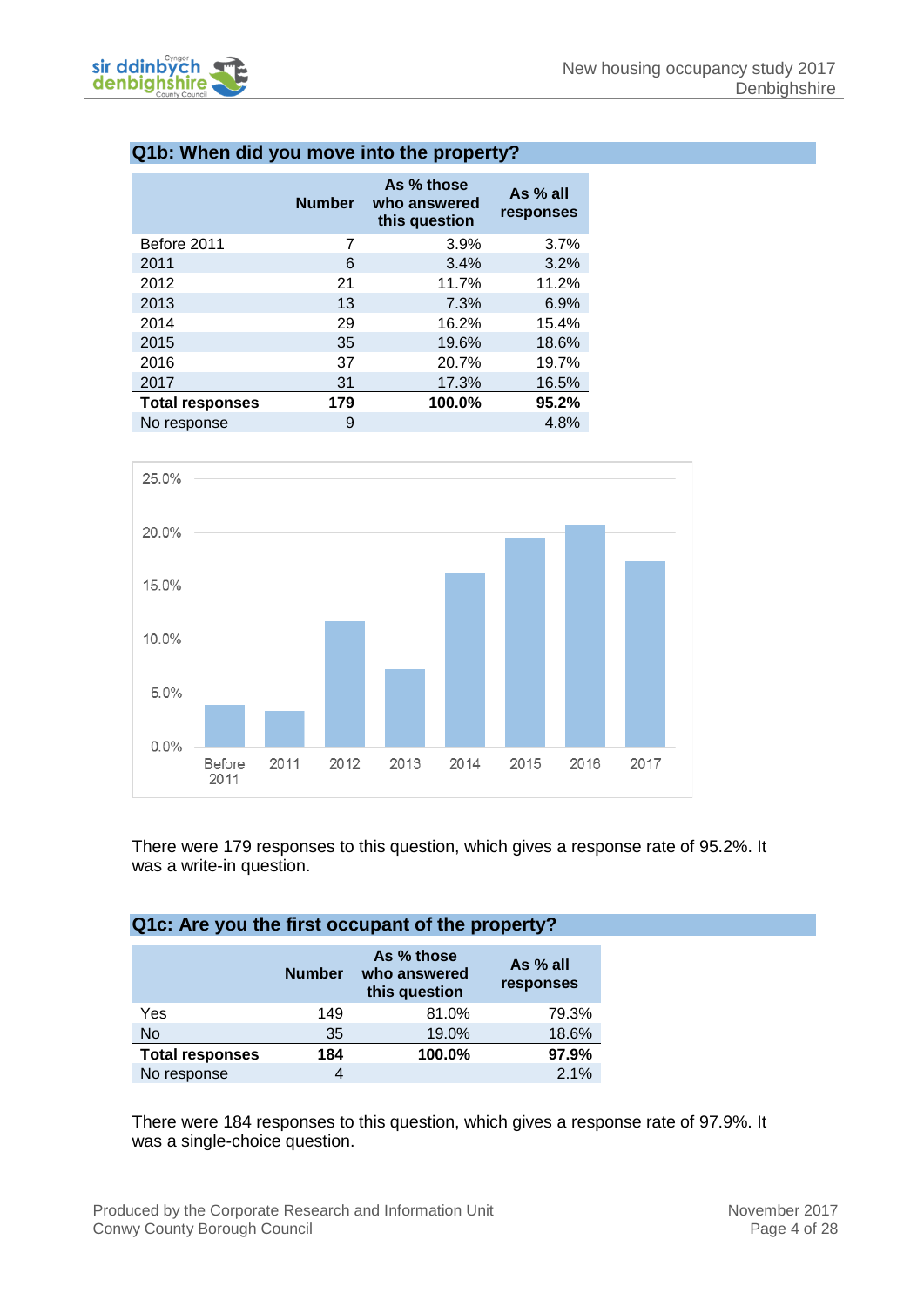

Even for recently built properties, there is some turn over in the housing stock. 19% of properties have had more than one set of occupants.

For people who are the first occupants, 95% moved in within a year of the property being built/converted.

People who are not the first people to live in a new property are slightly less likely to know the original build/conversion date of their home (see Q1a).

#### **Q1d: Are you a first time buyer?**

|                                | <b>Number</b> | As % those<br>who answered<br>this question | As % all<br>responses |
|--------------------------------|---------------|---------------------------------------------|-----------------------|
| Yes                            | 31            | 17.7%                                       | 16.5%                 |
| No - owner occupiers           | 86            | 49.1%                                       | 45.7%                 |
| No - social renting            | 40            | 22.9%                                       | 21.3%                 |
| No - privately renting & other | 18            | 10.3%                                       | 9.6%                  |
| <b>Total responses</b>         | 175           | 100.0%                                      | 93.1%                 |
| No response                    | 13            |                                             | 6.9%                  |



There were 175 responses to this question, which gives a response rate of 93.1%. It was a single-choice question.

Most new properties are not occupied by new home owners. Only 17.7% of respondents were first-time buyers.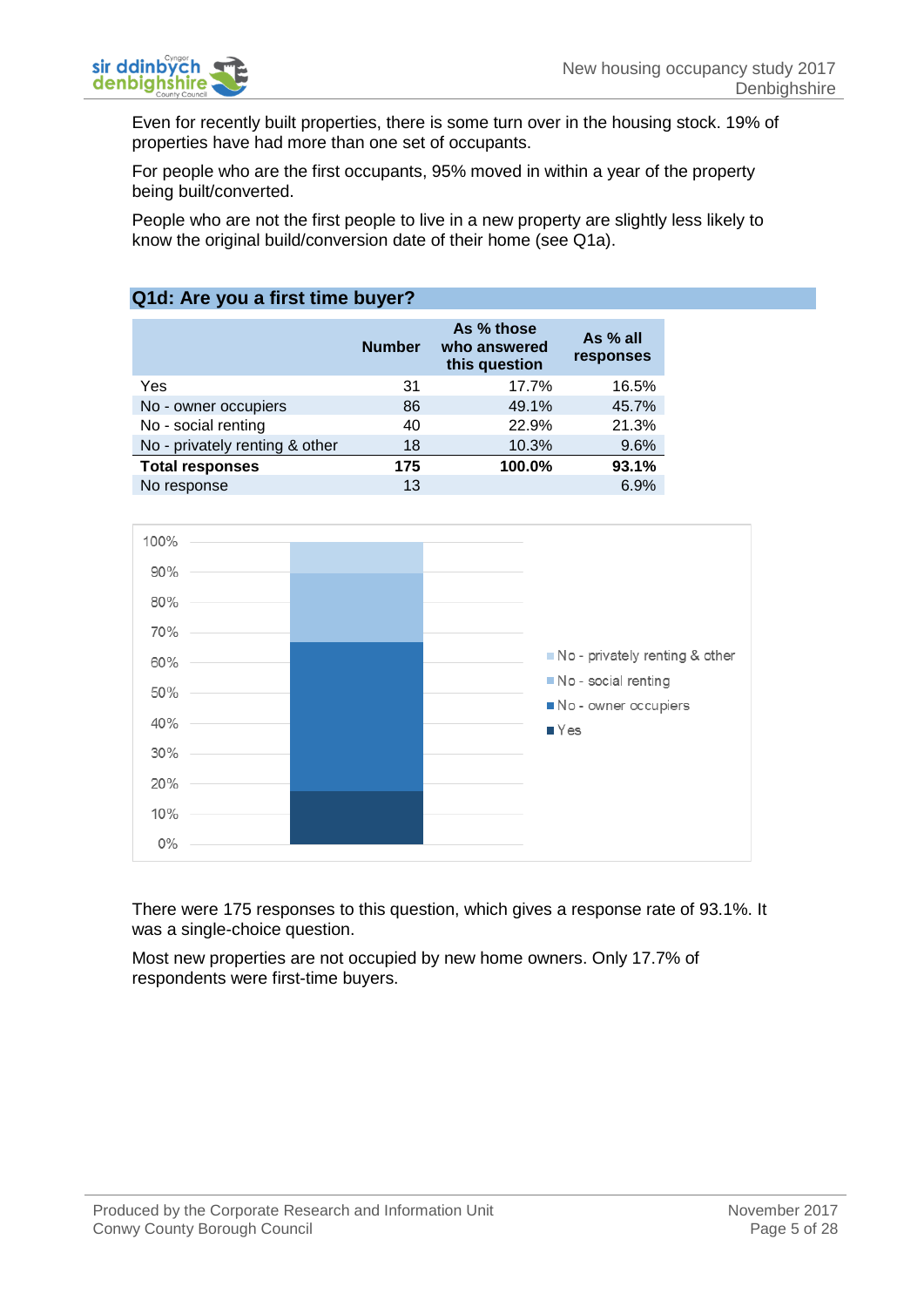## <span id="page-7-0"></span>**Where you live now / where you last lived**

|                        | <b>Number</b> | As % those<br>who answered<br>this question | As % all<br><b>responses</b> |
|------------------------|---------------|---------------------------------------------|------------------------------|
| Detached               | 89            | 48.4%                                       | 47.3%                        |
| Semi-detached          | 25            | 13.6%                                       | 13.3%                        |
| Terraced               | 17            | 9.2%                                        | 9.0%                         |
| Flat                   | 37            | 20.1%                                       | 19.7%                        |
| <b>Bungalow</b>        | 12            | 6.5%                                        | 6.4%                         |
| Other                  | 4             | 2.2%                                        | 2.1%                         |
| <b>Total responses</b> | 184           | 100.0%                                      | 97.9%                        |
| No response            | 4             |                                             | 2.1%                         |
|                        |               |                                             |                              |

#### **Q2a: What type of property do you live in now?**

There were 184 responses to this question, which gives a response rate of 97.9%. It was a single-choice question.

A large proportion of respondents (89 or 48.4%) have moved to live in new detached houses. This is likely to reflect the type of new housing that is available at least as much as the preferences of the occupants.

All but one of the occupants of new flats were in rented accommodation (two thirds in social housing, a third in private rented housing). Most of the social rented accommodation in flats was respondents who have moved into purpose built flats which provide optional social care for the elderly.

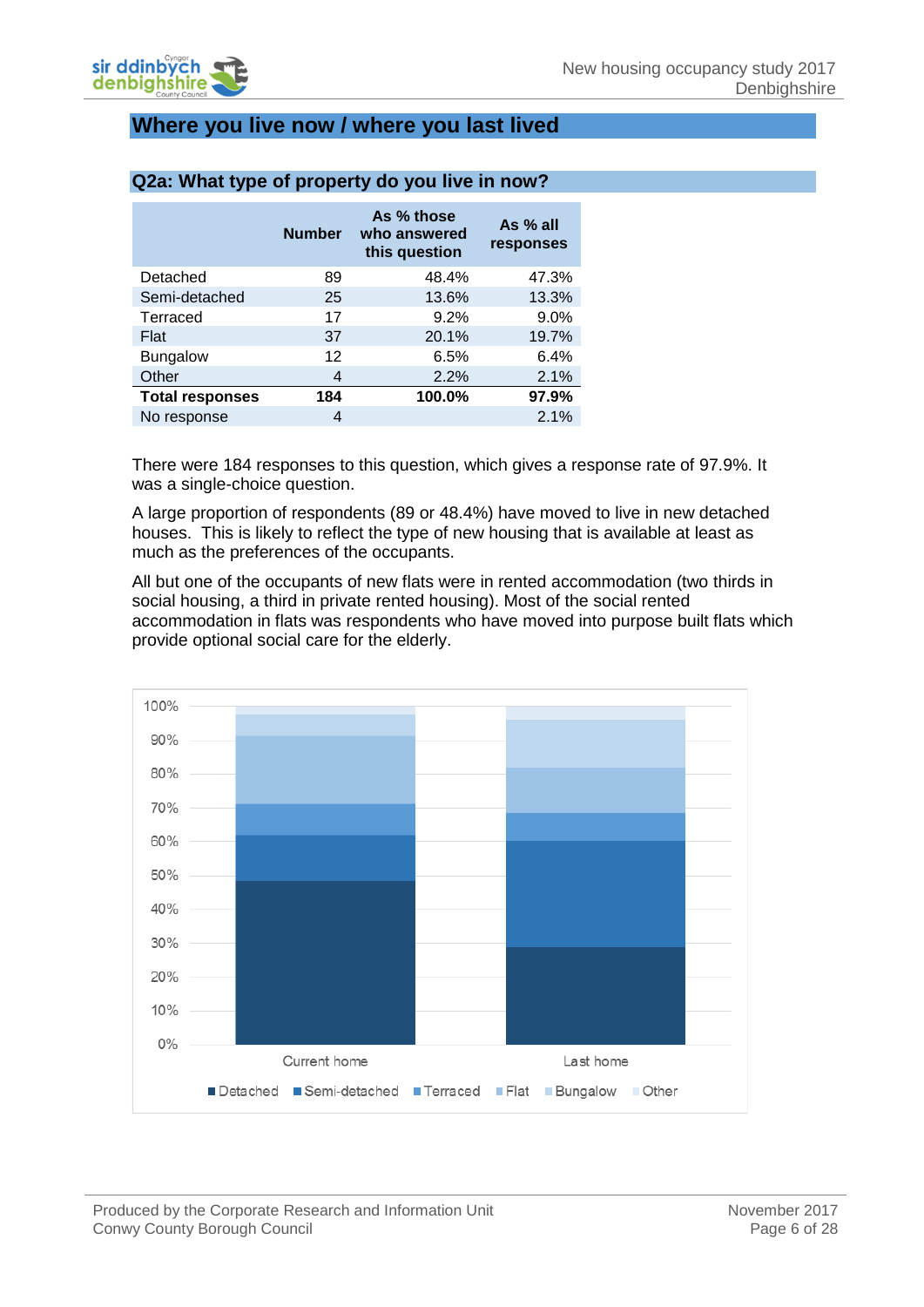

#### **Q2b: What type of property have you moved from?**

|                        | <b>Number</b> | As % those<br>who answered<br>this question | As % all<br>responses |
|------------------------|---------------|---------------------------------------------|-----------------------|
| Detached               | 52            | 28.7%                                       | 27.7%                 |
| Semi-detached          | 57            | 31.5%                                       | 30.3%                 |
| Terraced               | 15            | 8.3%                                        | 8.0%                  |
| Flat                   | 24            | 13.3%                                       | 12.8%                 |
| <b>Bungalow</b>        | 26            | 14.4%                                       | 13.8%                 |
| Other                  | 7             | 3.9%                                        | 3.7%                  |
| <b>Total responses</b> | 181           | 100.0%                                      | 96.3%                 |
| No response            |               |                                             | 3.7%                  |

There were 181 responses to this question, which gives a response rate of 96.3%. It was a single-choice question.

19.6% of all respondents moved from detached houses to another detached house and 15.2% moved from semi-detached to detached houses. This is likely to reflect the type of new housing that is available at least as much as the preferences of the occupants.

#### **Q3a: How many bedrooms does your current property have?**

|                        | <b>Number</b> | As % those<br>who answered<br>this question | As % all<br>responses |
|------------------------|---------------|---------------------------------------------|-----------------------|
| 1 bedroom              | 14            | 7.7%                                        | 7.4%                  |
| 2 bedrooms             | 45            | 24.7%                                       | 23.9%                 |
| 3 bedrooms             | 54            | 29.7%                                       | 28.7%                 |
| 4 bedrooms             | 55            | 30.2%                                       | 29.3%                 |
| 5 bedrooms             | 14            | 7.7%                                        | 7.4%                  |
| <b>Total responses</b> | 182           | 100.0%                                      | 96.8%                 |
| No response            | 6             |                                             | 3.2%                  |

There were 181 responses to this question, which gives a response rate of 96.3%. It was a write-in question.

|                        | <b>Number</b> | As % those<br>who answered<br>this question | As % all<br>responses |
|------------------------|---------------|---------------------------------------------|-----------------------|
| 1 bedroom              | 10            | 5.6%                                        | 5.3%                  |
| 2 bedrooms             | 42            | 23.5%                                       | 22.3%                 |
| 3 bedrooms             | 84            | 46.9%                                       | 44.7%                 |
| 4 bedrooms             | 34            | 19.0%                                       | 18.1%                 |
| 5 bedrooms             | 6             | 3.4%                                        | 3.2%                  |
| 6 bedrooms             | 2             | 1.1%                                        | 1.1%                  |
| 7 bedrooms             |               | 0.6%                                        | 0.5%                  |
| <b>Total responses</b> | 179           | 100.0%                                      | 95.2%                 |
| No response            | 9             |                                             | 4.8%                  |

#### **Q3b: How many bedrooms did your previous property have?**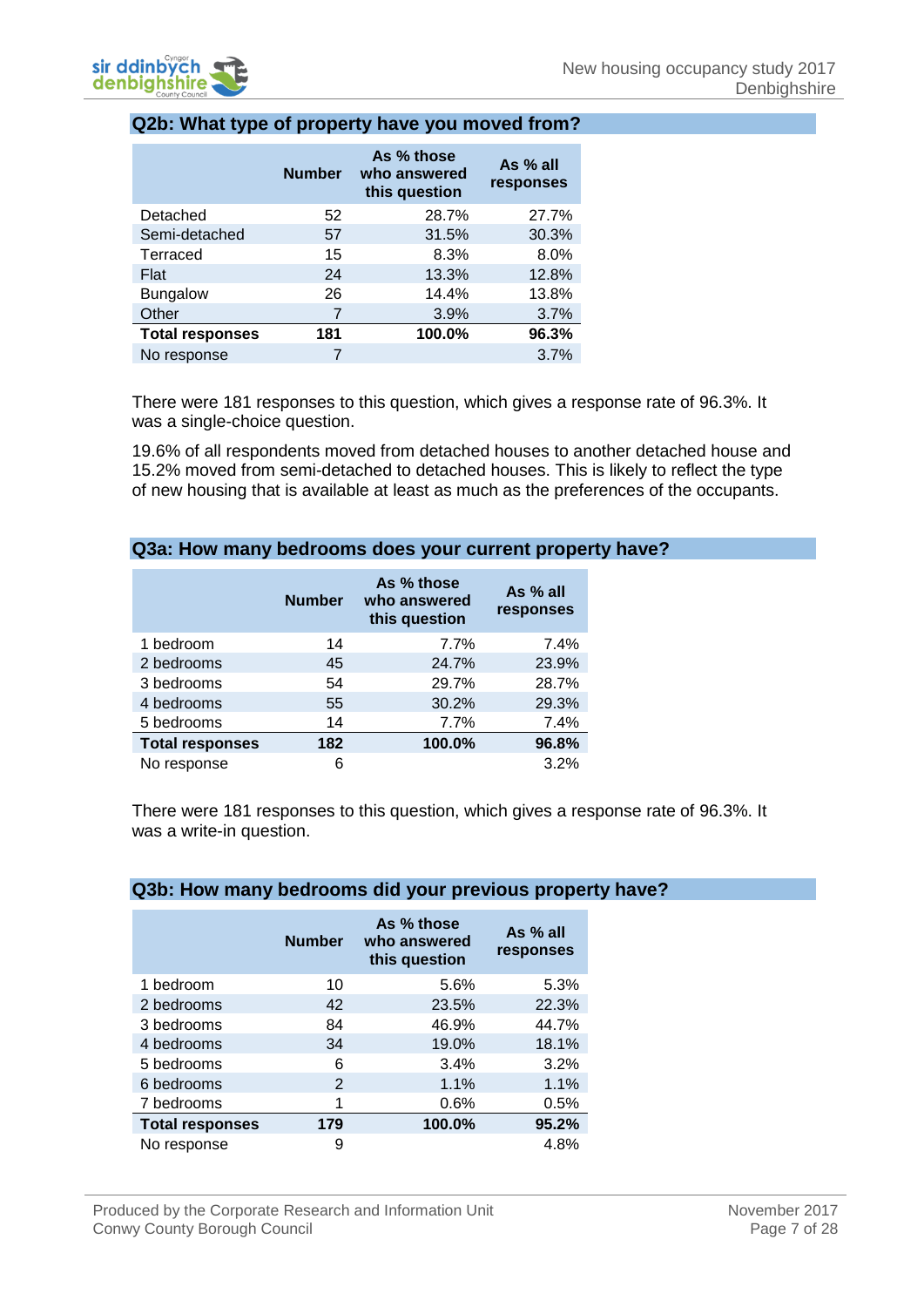

There were 179 responses to this question, which gives a response rate of 95.2%. It was a write-in question.



The most common house moves in terms of number of bedrooms were from three to four bed properties (16.2%), from three to three bed properties (14.5%), and from two to two bed properties and three to two bed properties (10.6% each).

The biggest proportion of respondents (36.3%) moved to properties with more bedrooms. 28.5% of respondents moved to properties with fewer bedrooms; and 35.2% moved to new properties with the same number of bedrooms as their previous accommodation.

| $\frac{1}{2}$ . $\frac{1}{2}$ , $\frac{1}{2}$ , $\frac{1}{2}$ , $\frac{1}{2}$ , $\frac{1}{2}$ , $\frac{1}{2}$ , $\frac{1}{2}$ , $\frac{1}{2}$ , $\frac{1}{2}$ |               |                                             |                       |
|---------------------------------------------------------------------------------------------------------------------------------------------------------------|---------------|---------------------------------------------|-----------------------|
|                                                                                                                                                               | <b>Number</b> | As % those<br>who answered<br>this question | As % all<br>responses |
| Own the property                                                                                                                                              | 118           | 64.1%                                       | 62.8%                 |
| Rent the property from a private<br>landlord                                                                                                                  | 15            | 8.2%                                        | 8.0%                  |
| Rent the property from a<br>housing association or Council                                                                                                    | 46            | 25.0%                                       | 24.5%                 |
| Live in the property under<br>another arrangement                                                                                                             | 5             | 2.7%                                        | 2.7%                  |
| <b>Total responses</b>                                                                                                                                        | 184           | 100.0%                                      | 97.9%                 |
| No response                                                                                                                                                   | 4             |                                             | 2.1%                  |

**Q4a: Do you: (current tenure)**

There were 184 responses to this question, which gives a response rate of 97.9%. It was a single-choice question.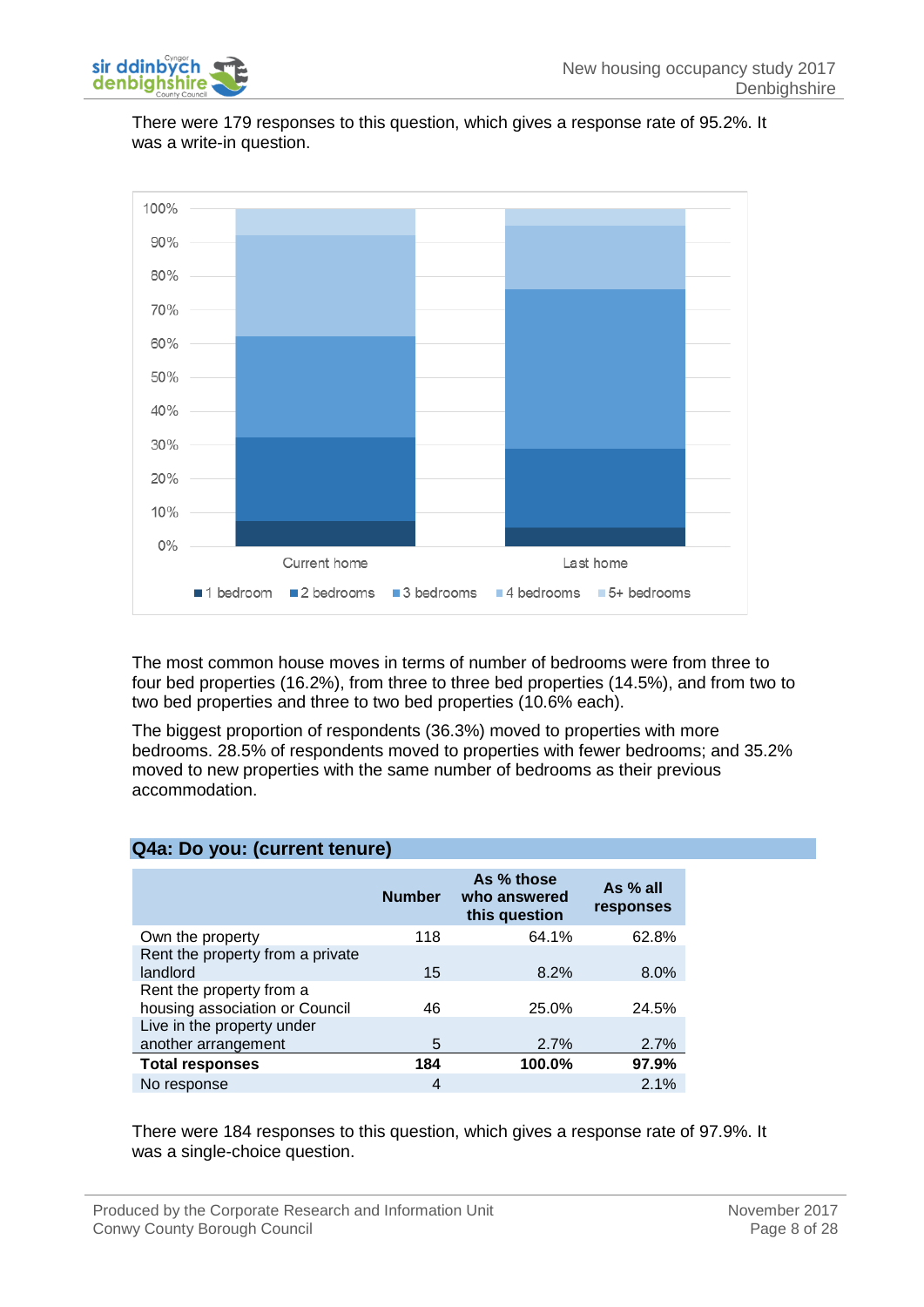Nearly two thirds of new properties were owner-occupied. A quarter were rented from social landlords. The figures on tenure from the latest Welsh Government estimates of dwelling stock are shown below for comparison.

#### **Total dwelling stock estimates for Denbighshire – tenure**

|                                         | <b>Number</b> | $\%$  |
|-----------------------------------------|---------------|-------|
| Own the property                        | 31.450        | 72.9% |
| Rent the property from private landlord | 6.100         | 14.1% |
| Rent the property from social landlord  | 5.600         | 13.0% |
| <b>Total dwelling stock</b>             | 43,150        |       |

Source: Dwelling stock estimates by local authority and tenure 2015/16, Welsh Government

It's not possible to tell if those properties which are privately rented were bought new as buy-to-let properties. However, currently about half of those properties are occupied by the first resident of the property, which strongly suggests that they were bought as investment properties rather than as a home for the owner.

#### **Q4b: Do you: (previous tenure)**

|                                                            | <b>Number</b> | As % those<br>who answered<br>this question | As % all<br>responses |
|------------------------------------------------------------|---------------|---------------------------------------------|-----------------------|
| Own the property                                           | 98            | 54.7%                                       | 52.1%                 |
| Rent the property from a private<br>landlord               | 40            | 22.3%                                       | 21.3%                 |
| Rent the property from a<br>housing association or Council | 12            | 6.7%                                        | 6.4%                  |
| Live in the property under<br>another arrangement          | 29            | 16.2%                                       | 15.4%                 |
| <b>Total responses</b>                                     | 179           | 100.0%                                      | 95.2%                 |
| No response                                                | 9             |                                             | 4.8%                  |

There were 179 responses to this question, which gives a response rate of 95.2%. It was a single choice question.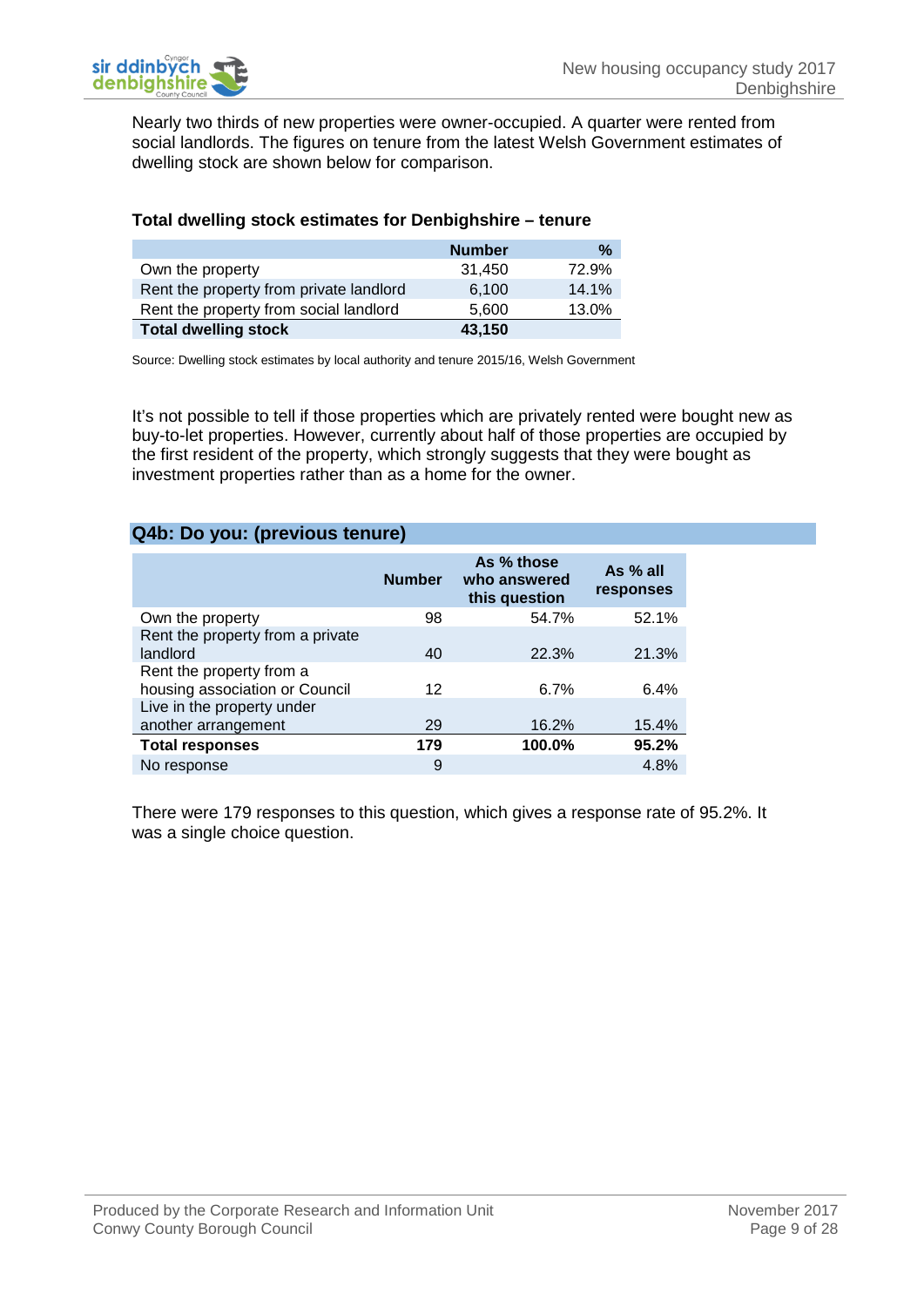



Most people did not change tenure when moving to their new property (56.4%) – 46.4% of respondents are owner-occupiers now and at their previous property.

The biggest shifts came from private renters becoming owner occupiers (10.6%) or moving into social rented accommodation (8.9%).

There is also noticeable fall in the number of respondents who lived in their previous property under another arrangement but do not do so now. This is to be expected as 'another arrangement' includes living with parents/family or friends, and over half of those who previously lived under 'another arrangement' moved and bought their new property.

First time buyers who answered this question (31 responses) had come0 almost exclusively from the private rented sector or where previously living under another arrangement (with family or friends).

Though the numbers are quite small and therefore any analysis should be treated with caution, about half of respondents who moved into Extra Care housing (which is a social rented tenure) had previously owned their own homes.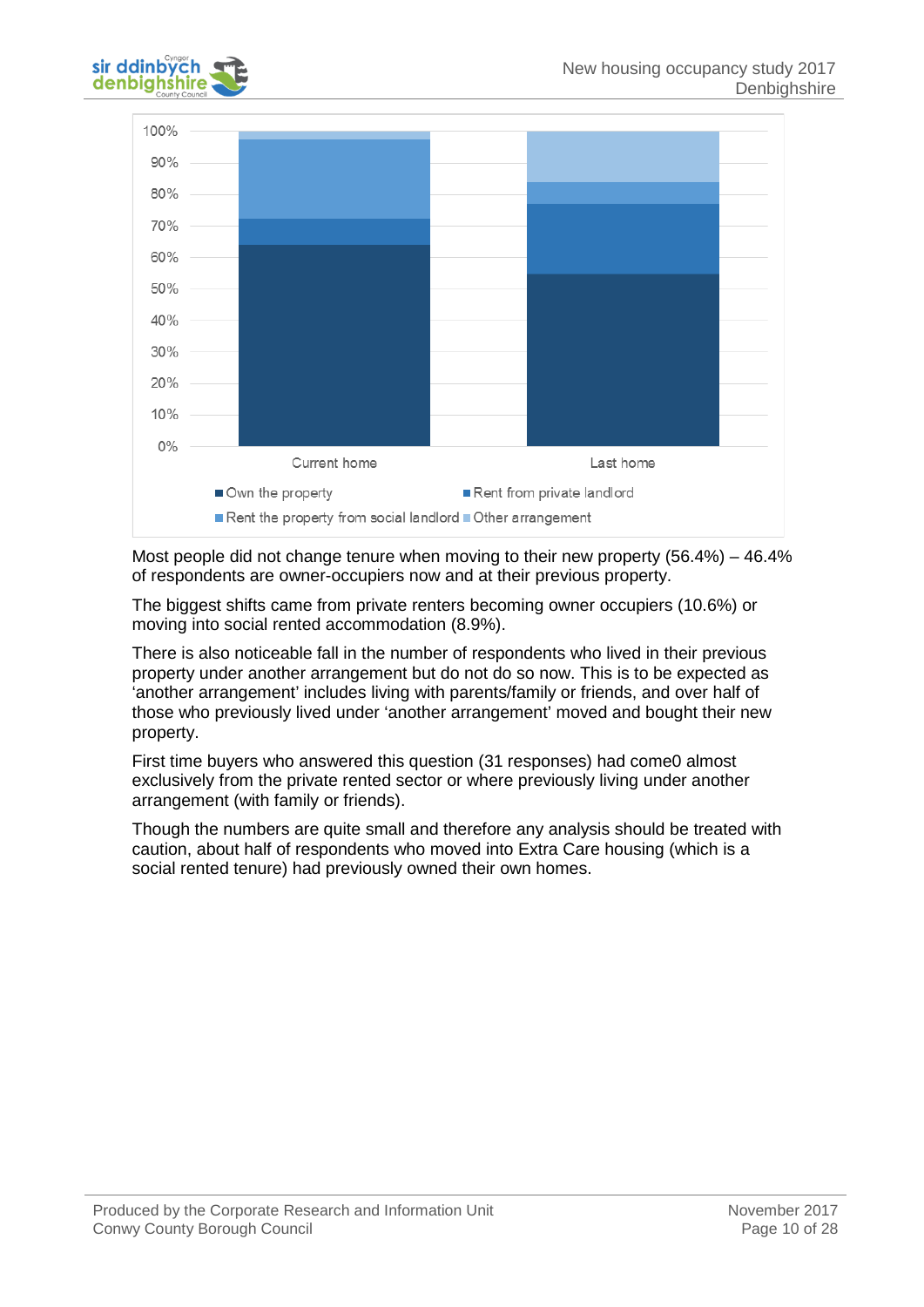

### <span id="page-12-0"></span>**Who lives in the property / who lived in the previous property?**

| <b>Household size</b>            | <b>Number</b> | As % those<br>who answered<br>this question | As % all<br>responses |
|----------------------------------|---------------|---------------------------------------------|-----------------------|
| 1 person households              | 49            | 26.5%                                       | 26.1%                 |
| 2 person households              | 74            | 40.0%                                       | 39.4%                 |
| 3 person households              | 26            | 14.1%                                       | 13.8%                 |
| 4 person households              | 27            | 14.6%                                       | 14.4%                 |
| 5 person households              | 8             | 4.3%                                        | 4.3%                  |
| 6 person households              | 1             | 0.5%                                        | 0.5%                  |
| <b>Total responses</b>           | 185           | 100.0%                                      | 98.4%                 |
| No response                      | 3             |                                             | 1.6%                  |
| Average household size (persons) | 2.32          |                                             | 1.2%                  |

#### **Q5a: How many people live in the property?**

There were 185 responses to this question, which gives a response rate of 98.4%. This was a series of write-in question which asked for age group of all household members. Information was provided for a total of 429 people.

Average household size for new properties is 2.32 people per household. This compares with an average household size of 2.27 in the latest household estimate for Denbighshire from Welsh Government (2016 mid-year estimate). The bigger household size in new-build properties may be a reflection of the size/type of properties that are being built (more family homes with 3+ bedrooms – see Q3 for more details on number of bedrooms).

| <b>Household size</b>            | <b>Number</b>  | As % those<br>who answered<br>this question | As $%$ all<br>responses |
|----------------------------------|----------------|---------------------------------------------|-------------------------|
| 1 person households              | 27             | 14.6%                                       | 14.4%                   |
| 2 person households              | 77             | 41.6%                                       | 41.0%                   |
| 3 person households              | 37             | 20.0%                                       | 19.7%                   |
| 4 person households              | 25             | 13.5%                                       | 13.3%                   |
| 5 person households              | 9              | 4.9%                                        | 4.8%                    |
| 6 person households              | $\overline{2}$ | 1.1%                                        | 1.1%                    |
| 7 person households              | 1              | 0.5%                                        | 0.5%                    |
| <b>Total responses</b>           | 178            | 96.2%                                       | 94.7%                   |
| No response                      | 10             |                                             | 5.3%                    |
| Average household size (persons) | 2.56           |                                             | 1.4%                    |

#### **Q5b: How many people lived in the previous property?**

There were 178 responses to this question, which gives a response rate of 94.7%. This was a series of write-in question which asked for age group of all household members. Information was provided for a total of 456 people.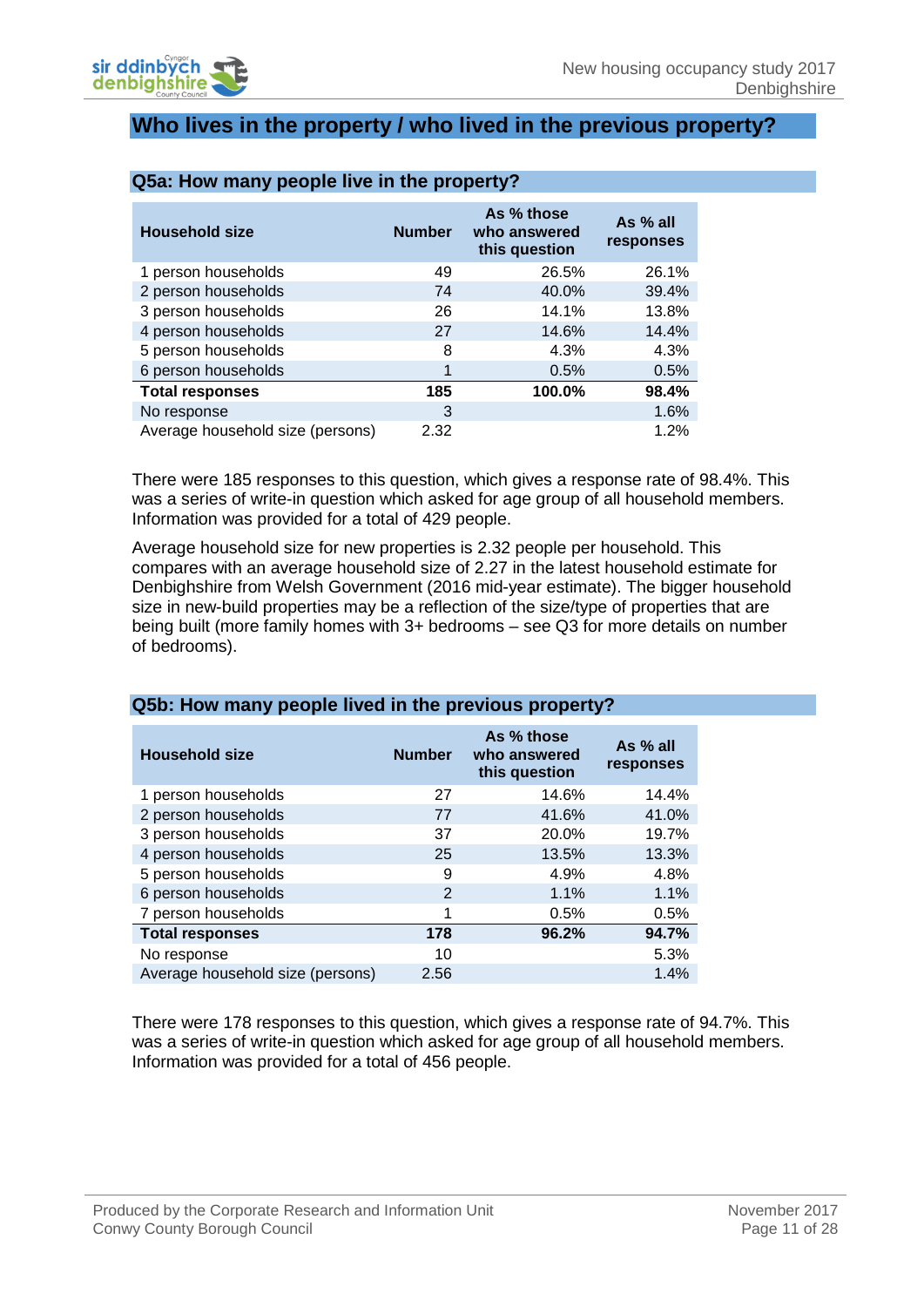



On average there were more people per household in previous properties than in the new homes. This is primarily because there are significantly more one person households in the new properties than in the respondents' previous accommodation. Well over a third of all 'new' one person households – 10 of 24 – moved due to change in family status (divorce, separation, bereavement), which helps to explain the difference.

As well as the shift to more one person households, other life-stage which lead to smaller household size can provide the impetus to move to new accommodation – for example grown up children leaving home can lead to two or more smaller households forming. This is also likely to have had an effect on the change in average household size between previous and current properties.

|                          | <b>Current home</b> |        | <b>Previous home</b> |        |
|--------------------------|---------------------|--------|----------------------|--------|
| <b>Household members</b> | <b>Number</b>       | %      | <b>Number</b>        | %      |
| Aged 0-16                | 101                 | 23.5%  | 80                   | 17.5%  |
| Aged 17-24               | 23                  | 5.4%   | 46                   | 10.1%  |
| Aged 25-34               | 71                  | 16.6%  | 72                   | 15.8%  |
| Aged 35-49               | 88                  | 20.5%  | 81                   | 17.8%  |
| Aged 50-64               | 65                  | 15.2%  | 88                   | 19.3%  |
| Aged 65-74               | 49                  | 11.4%  | 51                   | 11.2%  |
| Aged 75-84               | 19                  | 4.4%   | 22                   | 4.8%   |
| Aged $85+$               | 13                  | 3.0%   | 16                   | 3.5%   |
| <b>Total people</b>      | 429                 | 100.0% | 456                  | 100.0% |

#### **Age of residents of new properties**

The chart below shows that there is a skew towards younger age groups amongst households that have moved into new-build accommodation, both in their current homes and their previous homes when compared to the age profile for all the population of Denbighshire. In general younger families and individuals are more likely to move house.

The spike in the 0-16 age group (children) which is seen in the data for current home points to one of the main reasons people have for moving to a new home – starting or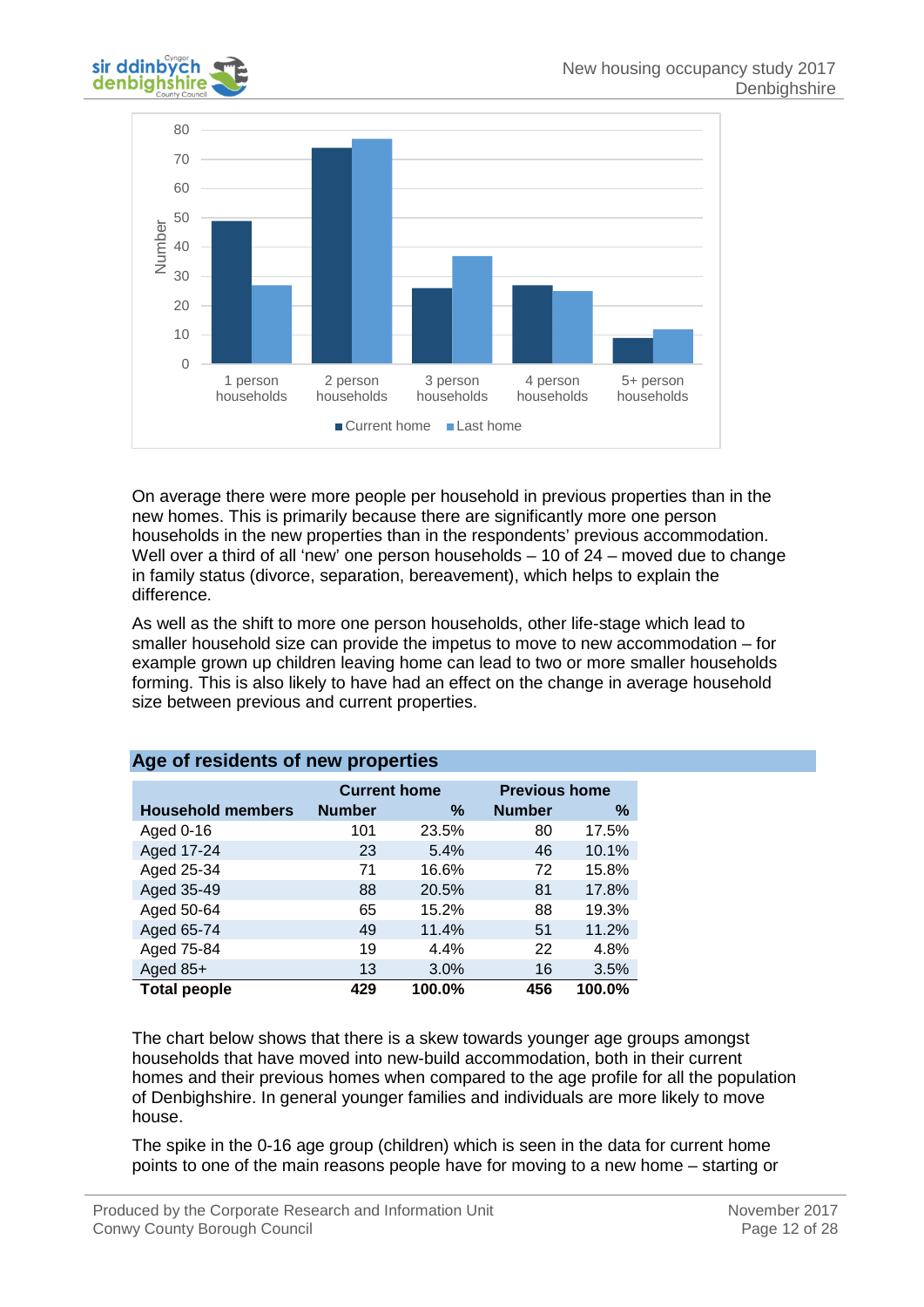

increasing the size of their family. Nearly half of the households that contained children mentioned 'Need to move to larger accommodation' as their main reason for moving house.



#### **Q6: How many adults in the household work?**

|                            | People in employment |               |  |
|----------------------------|----------------------|---------------|--|
|                            | <b>Number</b>        | $\frac{0}{0}$ |  |
| Full-time in Denbighshire  | 82                   | 44.1%         |  |
| Part-time in Denbighshire  | 40                   | 21.5%         |  |
| Full-time elsewhere        | 52                   | 28.0%         |  |
| Part-time elsewhere        | 12                   | 6.5%          |  |
| Total people in employment | 186                  | 100.0%        |  |

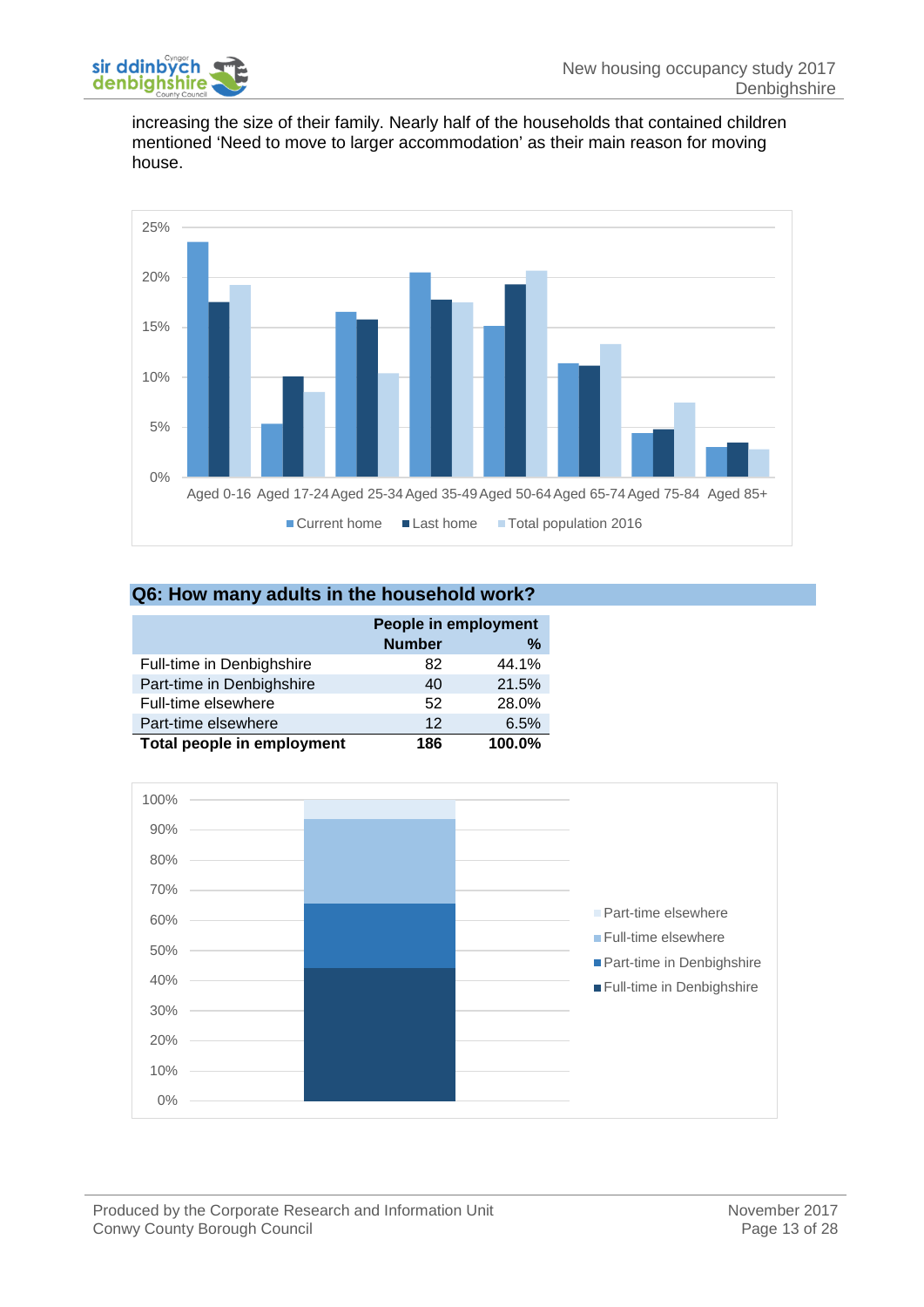There were 110 responses to this question, which an overall response rate of 58.2% and a response rate of 80.3% for all households that had any members aged 16-64 (proxy for working age). This was a series of write-in question which asked how many household members worked full-time or part time, and whether they worked in Denbighshire or elsewhere. Information was provided for a total of 186 people.

Altogether 65.6% of people who responded to this question worked with Denbighshire. This means 34.4% work elsewhere. This is higher than the latest estimates for outcommuting rates, which give 26.7% of the population travelling out of the County for work (Annual Population Survey 2016, Office for National Statistics). This suggests that the people who live in new-build housing are more likely to work outside the area than the population as a whole.

At the household level, 72.7% of households that responded to this question had at least one person working within Denbighshire.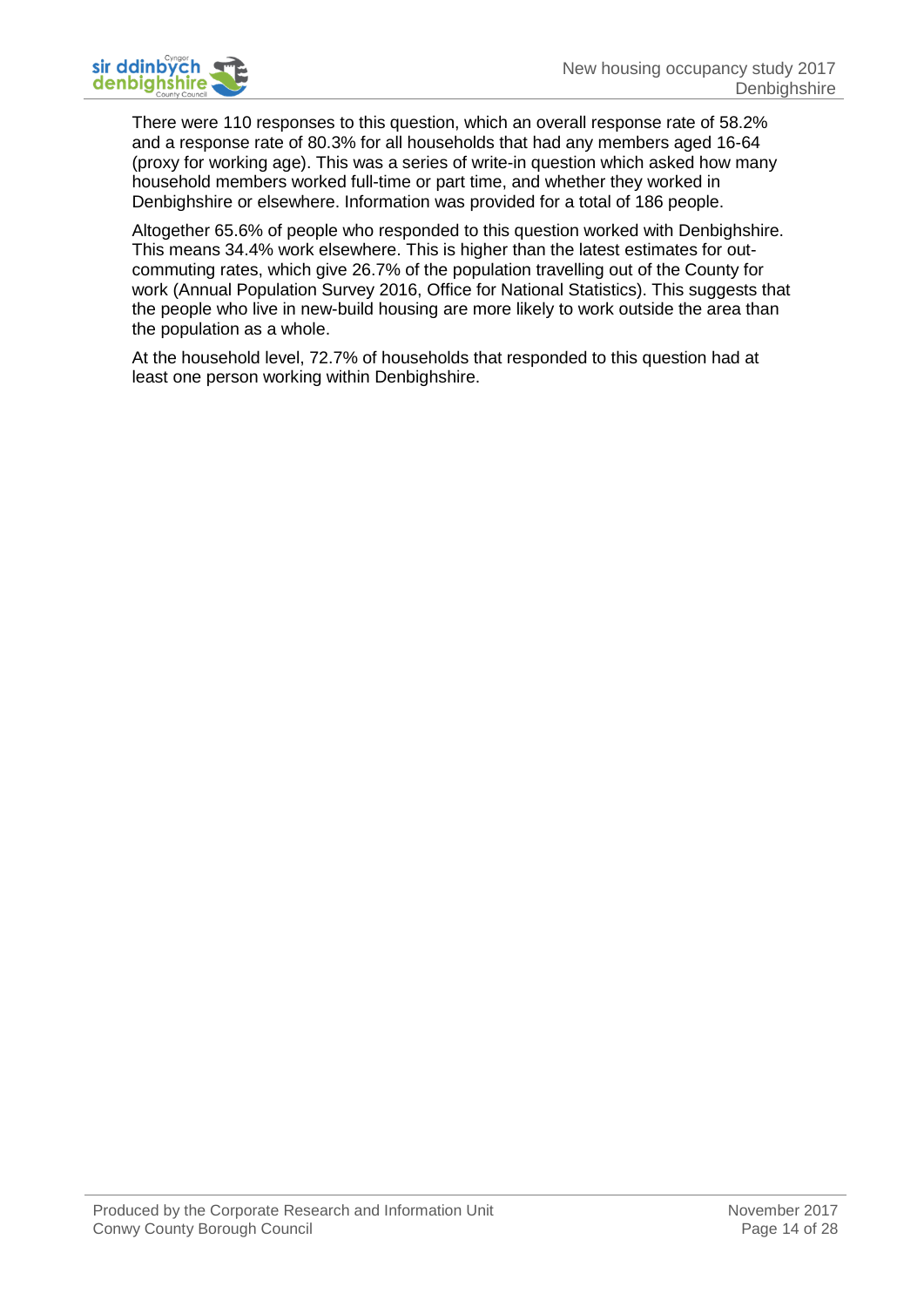## <span id="page-16-0"></span>**About moving to the property**

#### **Q7a: Where did you live before you moved to this property?**

|                                | <b>Number</b> | As % those<br>who answered<br>this question | As % all<br>responses |
|--------------------------------|---------------|---------------------------------------------|-----------------------|
| Somewhere else in Denbighshire | 124           | 67.0%                                       | 66.0%                 |
| Somewhere else in North Wales  | 30            | 16.2%                                       | 16.0%                 |
| Somewhere else in Wales        |               | 0.5%                                        | 0.5%                  |
| Somewhere else in the UK       | 27            | 14.6%                                       | 14.4%                 |
| Outside UK                     | 3             | 1.6%                                        | 1.6%                  |
| <b>Total responses</b>         | 185           | 100.0%                                      | 98.4%                 |
| No response                    | 3             |                                             | 1.6%                  |



There were 185 responses to this question, which gives a response rate of 98.4%. It was a single-choice question.

Over two-thirds of households who moved into new properties in Denbighshire moved within the County Borough. 16.7% had lived elsewhere in Wales, mainly in North Wales.

Of those who moved from outside Wales, well over half came from English counties which border Wales (13 out of 25 respondents who answered this question came from the North West of England, and a further four came from the West Midlands).

#### **Q7b: If you moved from outside Wales, have you ever lived in Denbighshire or Wales?**

Just over half of those who answered this question had previously lived in Wales. This means that of 180 respondents who answered both part of the 'where did you live before' question a total of 130 (72.2%) had lived in Denbighshire at some time, and a total of 38 (21.1%) had lived elsewhere in Wales.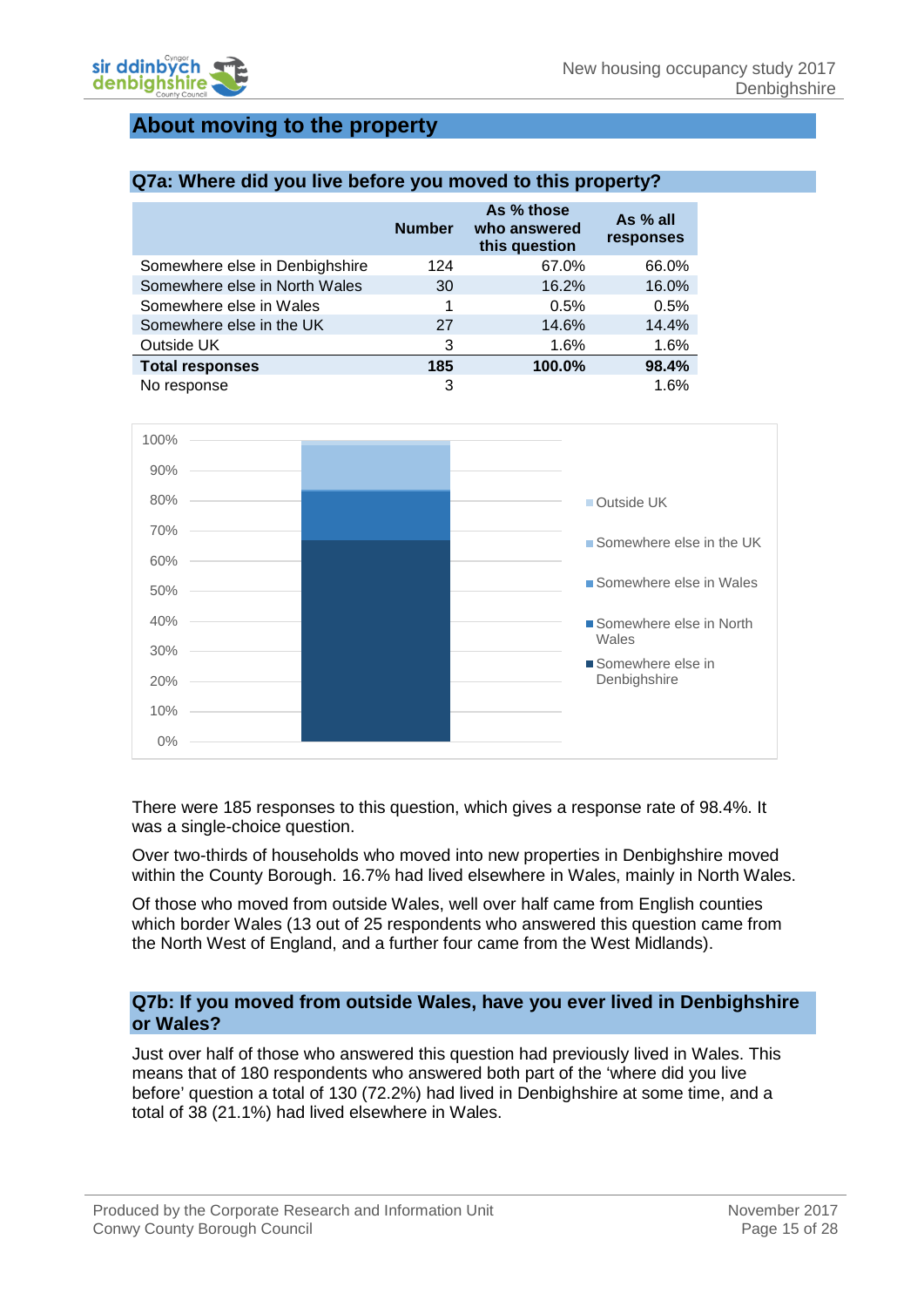

|                          | <b>Number</b> | As % those<br>who answered<br>this question |
|--------------------------|---------------|---------------------------------------------|
| Lived in Denbighshire    | 6             | 24.0%                                       |
| Lived elsewhere in Wales | 7             | 28.0%                                       |
| Never lived in Wales     | 12            | 48.0%                                       |
| <b>Total responses</b>   | 25            | 100.0%                                      |
| No response              | 5             |                                             |

Only 6.7% of respondents had not lived in Wales before moving to their new home, which was a total of only 12 respondents. Analysis of the main reason for moving for these respondents showed that three moved to the area for employment reasons, and three moved to be closer to relatives, which are possible indicators of a link to the area. Only four of the respondents to this question (1.6%) cited retiring to the area as a main reason for moving. More information about reasons for moving is available in Q8 below.

#### **Q8: What was your main reason for moving?**

|                                                         | <b>Number</b> | As % those<br>who answered<br>this question | As % all<br>responses |
|---------------------------------------------------------|---------------|---------------------------------------------|-----------------------|
| Change of employment / closer to job                    | 14            | 7.7%                                        | 7.4%                  |
| Retired to the area                                     | 14            | 7.7%                                        | 7.4%                  |
| Needed to move to larger accommodation                  | 37            | 20.2%                                       | 19.7%                 |
| Needed to move to smaller accommodation                 | 28            | 15.3%                                       | 14.9%                 |
| Change of family status<br>marriage, divorce and so on) | 30            | 16.4%                                       | 16.0%                 |
| To be closer to relatives                               | 26            | 14.2%                                       | 13.8%                 |
| Other                                                   | 59            | 32.2%                                       | 31.4%                 |
| <b>Total responses</b>                                  | 183           | 100.0%                                      | 97.3%                 |
| No response                                             | 5             |                                             | 2.7%                  |

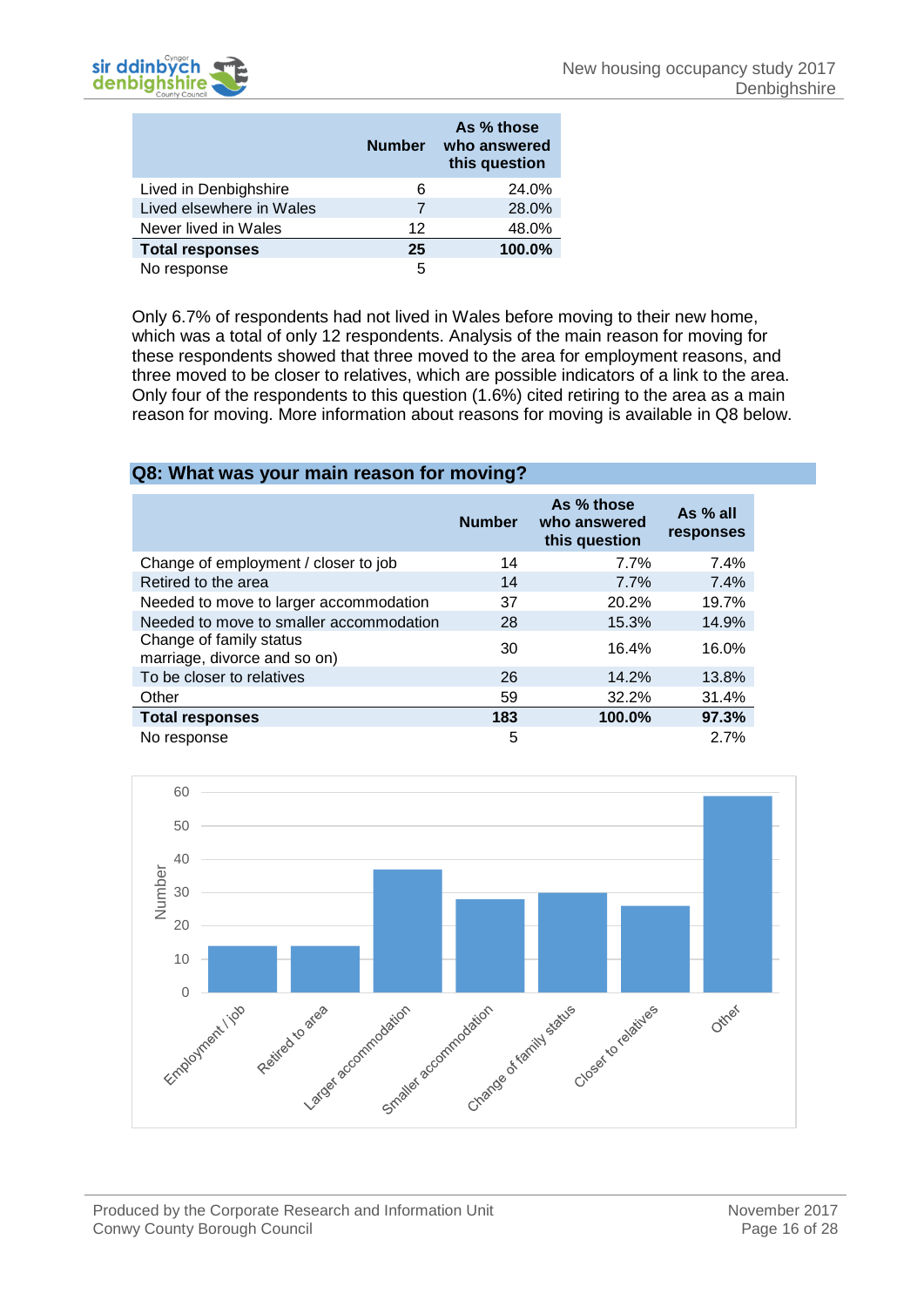

There were 183 responses to this question, which gives a response rate of 97.3%. It was a multiple-choice question which means respondents could give more than one answer, so percentages will not add to 100%.

People who ticked the 'other' response category were asked to give more details. Of these write-in answers, 19 respondents moved due to issues related to their health or desire to move into supported housing/Extra Care. 10 respondents moved in order to become home owners and three were moving out of their parents' home to set up their own household. Other write-in responses included to move closer to amenities, to move in order to have a garden/parking and moving for financial reasons.

#### **Q9: Do you or anyone in your household have a disability which affects your choice of housing?**

|                        | <b>Number</b> | As % those<br>who answered<br>this question | As % all<br>responses |
|------------------------|---------------|---------------------------------------------|-----------------------|
| Yes                    | 29            | 18.5%                                       | 15.4%                 |
| <b>No</b>              | 123           | 78.3%                                       | 65.4%                 |
| Prefer not to say      | 5             | 3.2%                                        | 2.7%                  |
| <b>Total responses</b> | 157           | 100.0%                                      | 83.5%                 |
| No response            | 31            |                                             | 16.5%                 |

There were 157 responses to this question, which gives a response rate of 83.5%. It was a single-choice question. This is the lowest response rate for all questions questions in this survey, which may be due to the sensitive nature of questions about disability.

Almost one in five respondents to this question indicated that their housing choices were affected by a disability.

There were an additional ten respondents who did not indicate that their housing choices were affected by disability but who gave health/disability as a main reason for moving (see Q8 above).

People who moved into Extra Care housing were particularly likely to have a disability which affected their housing – 10 out of 12 respondents answered 'yes' to this question.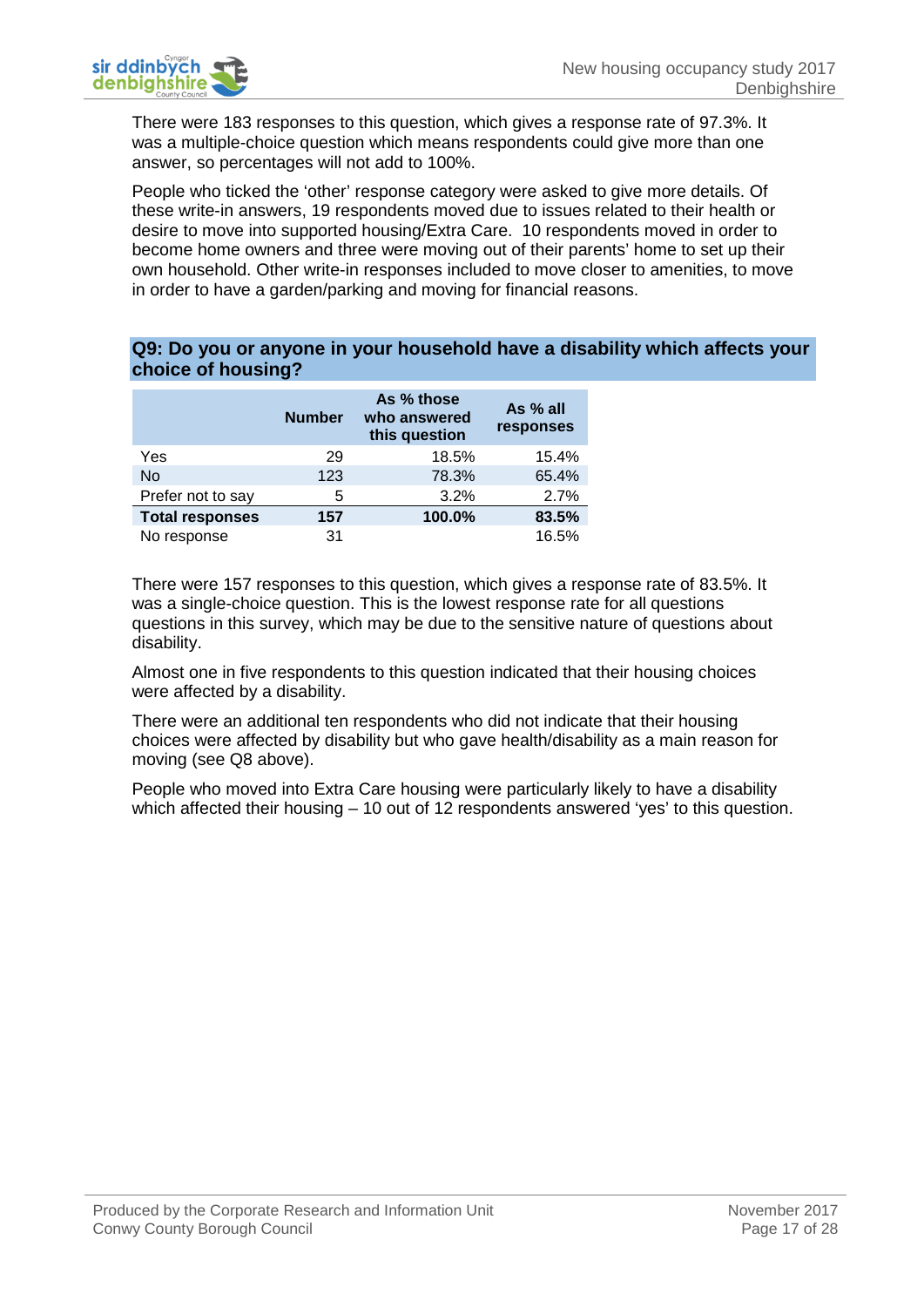

## <span id="page-19-0"></span>**Cost of the property**

Two questions were asked about the cost of housing – one about purchase price for owner-occupiers and one about monthly rent for those who were renting their home. Overall 161 respondents answered one of these questions which is a response rate of 85.6%. This is a relatively low response rate when compared to other questions in this survey, which may be due to the sensitive nature of questions about finance.

#### **Q10: What was the purchase price of the property?**

|                                           | <b>Number</b> | As % those<br>who answered<br>this question | As % all<br>owner<br>occupied<br>tenure (Q4) | As $%$ all<br>responses |
|-------------------------------------------|---------------|---------------------------------------------|----------------------------------------------|-------------------------|
| Less than £100,000                        | 3             | 2.6%                                        | 2.5%                                         | 1.6%                    |
| Between £100,001 and £125,000             | 9             | 7.8%                                        | 7.6%                                         | 4.8%                    |
| Between £125,001 and £150,000             | 14            | 12.2%                                       | 11.9%                                        | 7.4%                    |
| Between £150,001 and £180,000             | 13            | 11.3%                                       | 11.0%                                        | 6.9%                    |
| Between £180,001 and £200,000             | 21            | 18.3%                                       | 17.8%                                        | 11.2%                   |
| Between £200,001 and £240,000             | 8             | 7.0%                                        | 6.8%                                         | 4.3%                    |
| Between £240,001 and £270,000             | 19            | 16.5%                                       | 16.1%                                        | 10.1%                   |
| Between £270,001 and £300,000             | 8             | 7.0%                                        | 6.8%                                         | 4.3%                    |
| Between £300,001 and £330,000             | 9             | 7.8%                                        | 7.6%                                         | 4.8%                    |
| More than £330,000                        | 11            | 9.6%                                        | 9.3%                                         | 5.9%                    |
| <b>Total responses</b>                    | 115           | 100.0%                                      | 97.5%                                        | 61.2%                   |
| No response                               | 73            |                                             |                                              | 38.8%                   |
| No response from owner<br>occupied tenure | 3             |                                             | 2.5%                                         |                         |



There were 115 responses to this question, which an overall response rate of 61.2% and a response rate of 97.5% for all those who gave their current housing tenure as owner occupied in Q4a. It was a single choice question.

The median purchase price for a new property was £180,001 to £200,000. Though a strict comparison cannot be made as time periods, collection methodology and analysis differs, the median house price for all properties sold in Denbighshire between January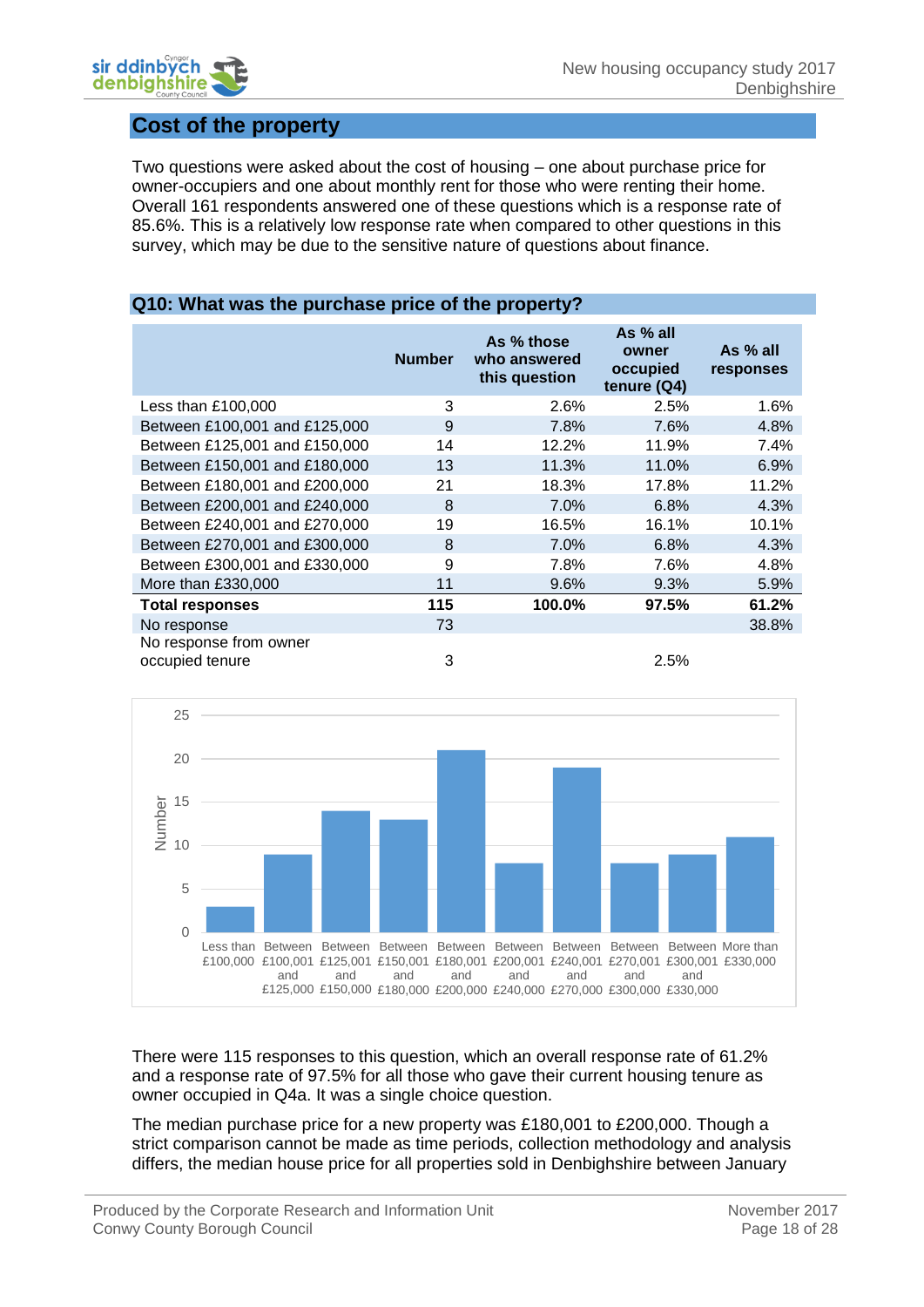

and December 2016 was £135,000 (source: Land Registry price paid dataset). This and other evidence suggests that new build market housing tends to be more expensive than older properties across the whole housing stock.

The median purchase price for first time buyers (Q1d) was considerably lower at £125,001 to £150,000.

#### **Q11: If you are renting the property please give the amount you pay in rent each month**

|                                   | <b>Number</b> | As % those<br>who answered<br>this question | As % all<br>rented<br>tenure $(Q4)$ | As % all<br>responses |
|-----------------------------------|---------------|---------------------------------------------|-------------------------------------|-----------------------|
| Under £100                        | 3             | 6.5%                                        | 4.9%                                | 1.6%                  |
| £100-£249                         | 3             | 6.5%                                        | 4.9%                                | 1.6%                  |
| £250-£349                         | 3             | 6.5%                                        | 4.9%                                | 1.6%                  |
| £350-£449                         | 11            | 23.9%                                       | 18.0%                               | 5.9%                  |
| £450-£549                         | 10            | 21.7%                                       | 16.4%                               | 5.3%                  |
| £550-£649                         | 6             | 13.0%                                       | 9.8%                                | 3.2%                  |
| £650-£999                         | 4             | 8.7%                                        | 6.6%                                | 2.1%                  |
| £1,000 +                          | 6             | 13.0%                                       | 9.8%                                | 3.2%                  |
| <b>Total responses</b>            | 46            | 100.0%                                      | 75.4%                               | 24.5%                 |
| No response                       | 142           |                                             |                                     | 75.5%                 |
| No response from<br>rented tenure | 15            |                                             | 24.6%                               |                       |

There were 46 responses to this question, which an overall response rate of 24.5% and a response rate of 75.4% for all those who gave their current housing tenure as either private rented or social rented in Q4a. It was a write-in question.

This question had a low sample size and a low response rate, so any interpretation of the data should be undertaken with caution.

Some low figures are totals after Housing Benefit. Some low figures could be weekly rent totals, as there may have been some confusion when writing in the answer.

The eight highest rents (ranging from £840 to £1,400 per month) were all for respondents who lived in Extra Care housing, and include care cost and service charges as well as rent.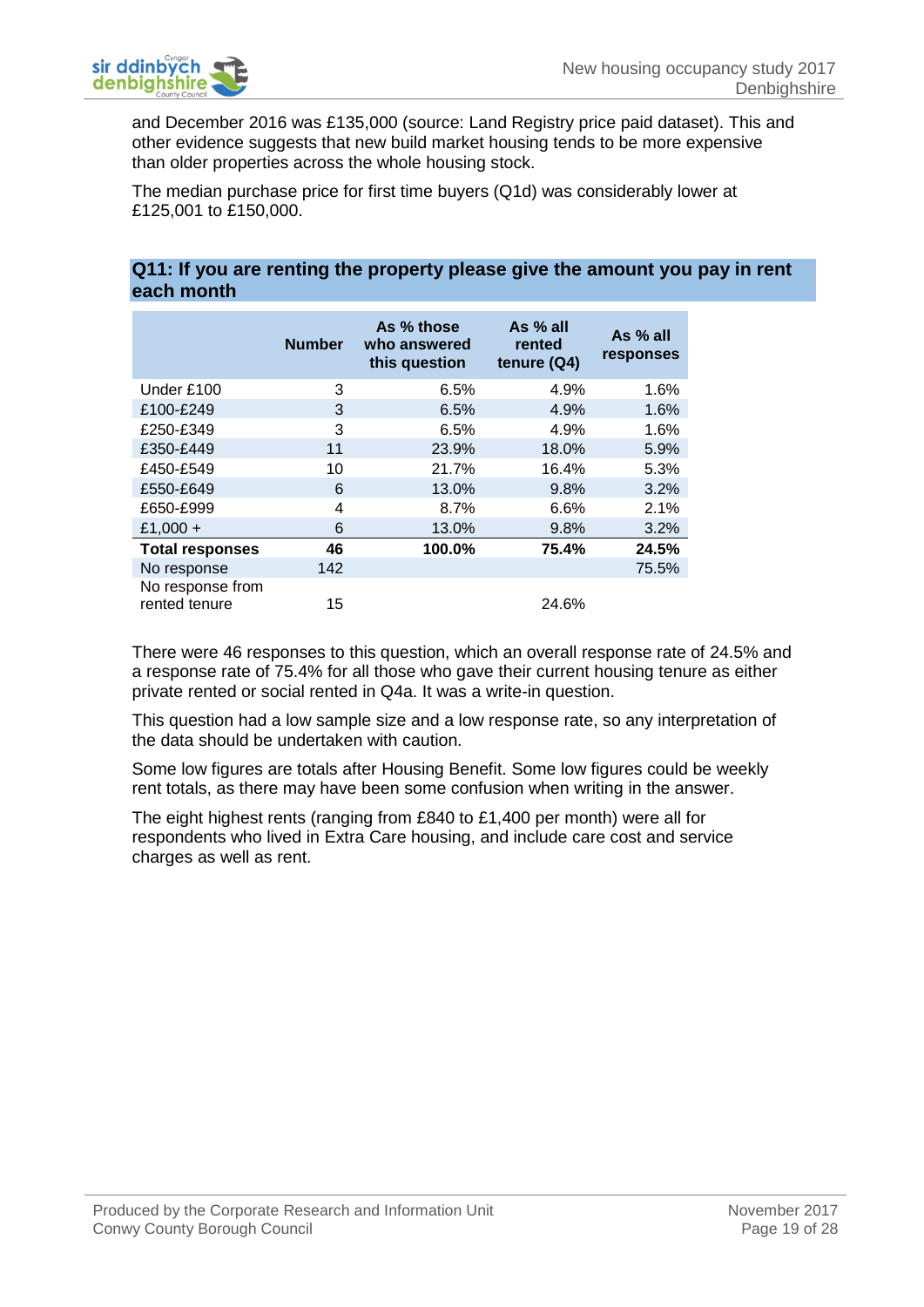## <span id="page-21-0"></span>**The Welsh language**

Two questions which asked specifically about Welsh language use were included in the survey. One asked about the main languages spoken at home, and the second asked about the Welsh language skills and levels of ability of individual household members.

| <b>Q12: What languages are spoken at home?</b> (nouseholds) |               |                                             |                                    |                       |  |  |
|-------------------------------------------------------------|---------------|---------------------------------------------|------------------------------------|-----------------------|--|--|
|                                                             | <b>Number</b> | As % those<br>who answered<br>this question | As % all who<br>answered<br>part A | As % all<br>responses |  |  |
| Part A: main language spoken at home                        |               |                                             |                                    |                       |  |  |
| English                                                     | 160           | 87.0%                                       |                                    | 85.1%                 |  |  |
| Welsh                                                       | 23            | 12.5%                                       |                                    | 12.2%                 |  |  |
| Other                                                       | 1             | 0.5%                                        |                                    | 0.5%                  |  |  |
| <b>Total responses</b>                                      | 184           | 100.0%                                      |                                    | 97.9%                 |  |  |
| No response                                                 | 4             |                                             |                                    | 2.1%                  |  |  |
| Part B: also spoken at home                                 |               |                                             |                                    |                       |  |  |
| English                                                     | 17            | 33.3%                                       | 9.2%                               | $9.0\%$               |  |  |
| Welsh                                                       | 29            | 56.9%                                       | 15.8%                              | 15.4%                 |  |  |
| Other                                                       | 5             | 9.8%                                        | 2.7%                               | 2.7%                  |  |  |
| <b>Total responses</b>                                      | 51            | 100.0%                                      | 27.7%                              | 27.1%                 |  |  |
| No response                                                 | 137           |                                             |                                    | 72.9%                 |  |  |
| Main or also spoken (will not add to 100%)                  |               |                                             |                                    |                       |  |  |
| English                                                     | 177           | 96.2%                                       |                                    |                       |  |  |
| Welsh                                                       | 52            | 28.3%                                       |                                    |                       |  |  |
| Other                                                       | 6             | 3.3%                                        |                                    |                       |  |  |

**Q12: What languages are spoken at home?** (households)

There were 184 responses to this question overall, which gives a response rate of 97.9%. It was two single-choice questions.

A total of 23 responding households use Welsh as the main language at home and a further 29 use Welsh at home but not as a main language. This gives a total of 52 Welsh speaking households – 28.3% of all households who responded to this question.

Other languages spoken at home were Turkish as a main language and Arabic, Danish, Gujarati, Russian and Spanish as 'also spoken at home.

#### **Where have Welsh and English speaking households moved from?**

|                                | <b>Welsh speaking</b> |        | <b>Non-Welsh</b><br>speaking |        |
|--------------------------------|-----------------------|--------|------------------------------|--------|
|                                | <b>Number</b>         | $\%$   | <b>Number</b>                | $\%$   |
| Somewhere else in Denbighshire | 35                    | 68.6%  | 89                           | 66.4%  |
| Somewhere else in North Wales  | 9                     | 17.6%  | 21                           | 15.7%  |
| Somewhere else in Wales        |                       | 2.0%   | 0                            | 0.0%   |
| Somewhere else in the UK       | 5                     | 9.8%   | 22                           | 16.4%  |
| Outside UK                     |                       | 2.0%   | 2                            | 1.5%   |
| <b>Total households</b>        | 51                    | 100.0% | 134                          | 100.0% |

Welsh speaking households are defined as those where either Welsh is the main language of the home or where another language is the main language but Welsh is also spoken at home.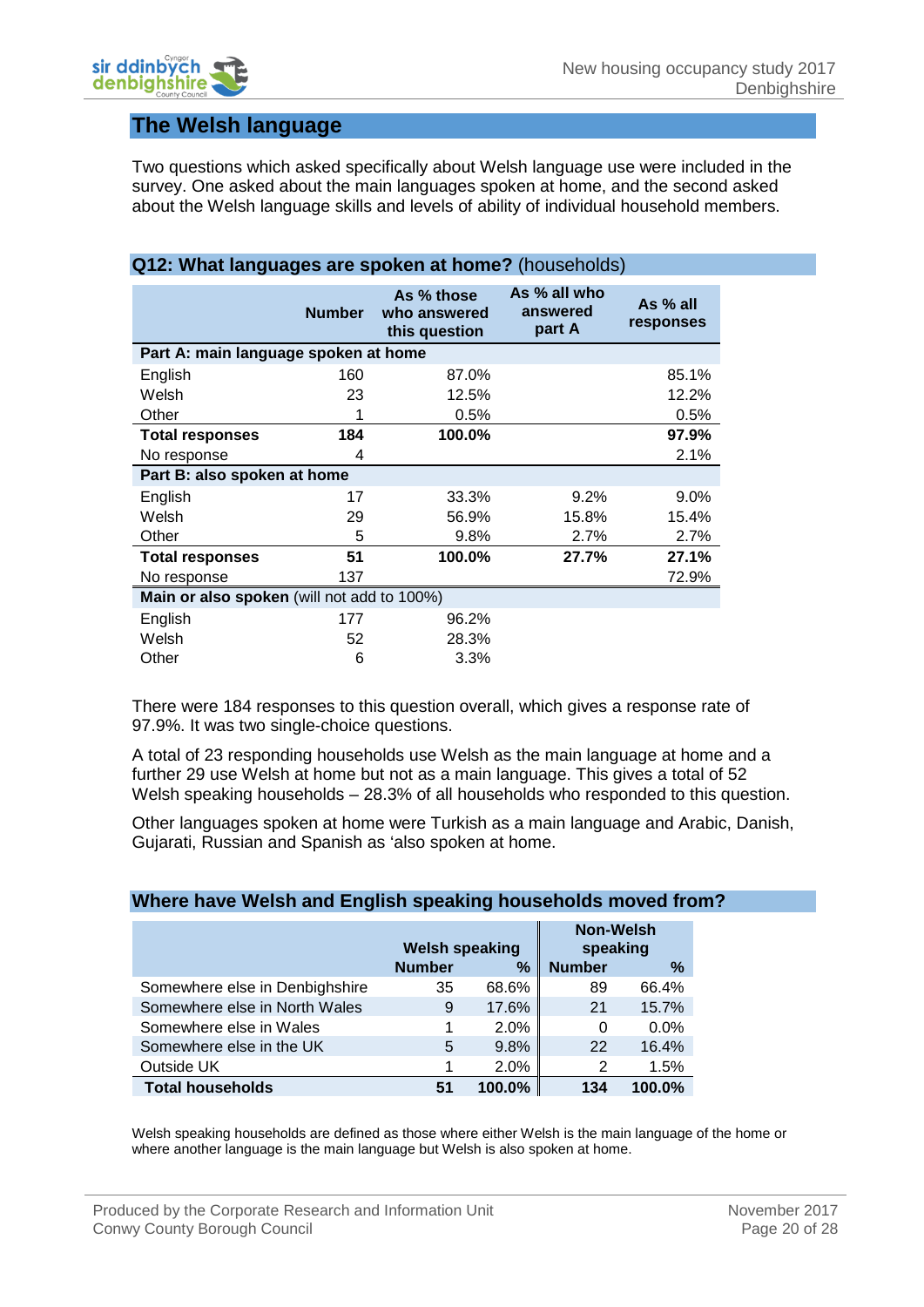Not surprisingly, Welsh speaking households are slightly more likely to have moved within Wales (including within Denbighshire itself) than households that do not speak Welsh.

| Q12b: What Welsh language skills do members of your household have? |                             |                        |                       |                               |
|---------------------------------------------------------------------|-----------------------------|------------------------|-----------------------|-------------------------------|
|                                                                     | <b>Understands</b><br>Welsh | <b>Speaks</b><br>Welsh | <b>Reads</b><br>Welsh | <b>Writes</b><br><b>Welsh</b> |
| Total responses                                                     | 180                         | 179                    | 179                   | 176                           |
| No response                                                         | 8                           | 9                      | 9                     | 12 <sup>°</sup>               |
| Response rate                                                       | 95.7%                       | 95.2%                  | 95.2%                 | 93.6%                         |
| Total people                                                        | 413                         | 412                    | 409                   | 401                           |
| None                                                                | 145                         | 192                    | 234                   | 257                           |
| Some                                                                | 165                         | 125                    | 88                    | 66                            |
| Intermediate                                                        | 24                          | 18                     | 23                    | 20                            |
| <b>Fluent</b>                                                       | 79                          | 77                     | 64                    | 58                            |
| None                                                                | 35.1%                       | 46.6%                  | 57.2%                 | 64.1%                         |
| Some                                                                | 40.0%                       | 30.3%                  | 21.5%                 | 16.5%                         |
| Intermediate                                                        | 5.8%                        | 4.4%                   | 5.6%                  | 5.0%                          |
| <b>Fluent</b>                                                       | 19.1%                       | 18.7%                  | 15.6%                 | 14.5%                         |
|                                                                     |                             |                        |                       |                               |
| Intermediate or fluent                                              | 103                         | 95                     | 87                    | 78                            |
|                                                                     | 24.9%                       | 23.1%                  | 21.3%                 | 19.5%                         |



There were 180 responses to at least part of this question, which gives a response rate of 95.7%. This was a grid matrix question which asked for age of each household member and level of language competency for each of four different Welsh language skills. Information was provided for a total of 403 people.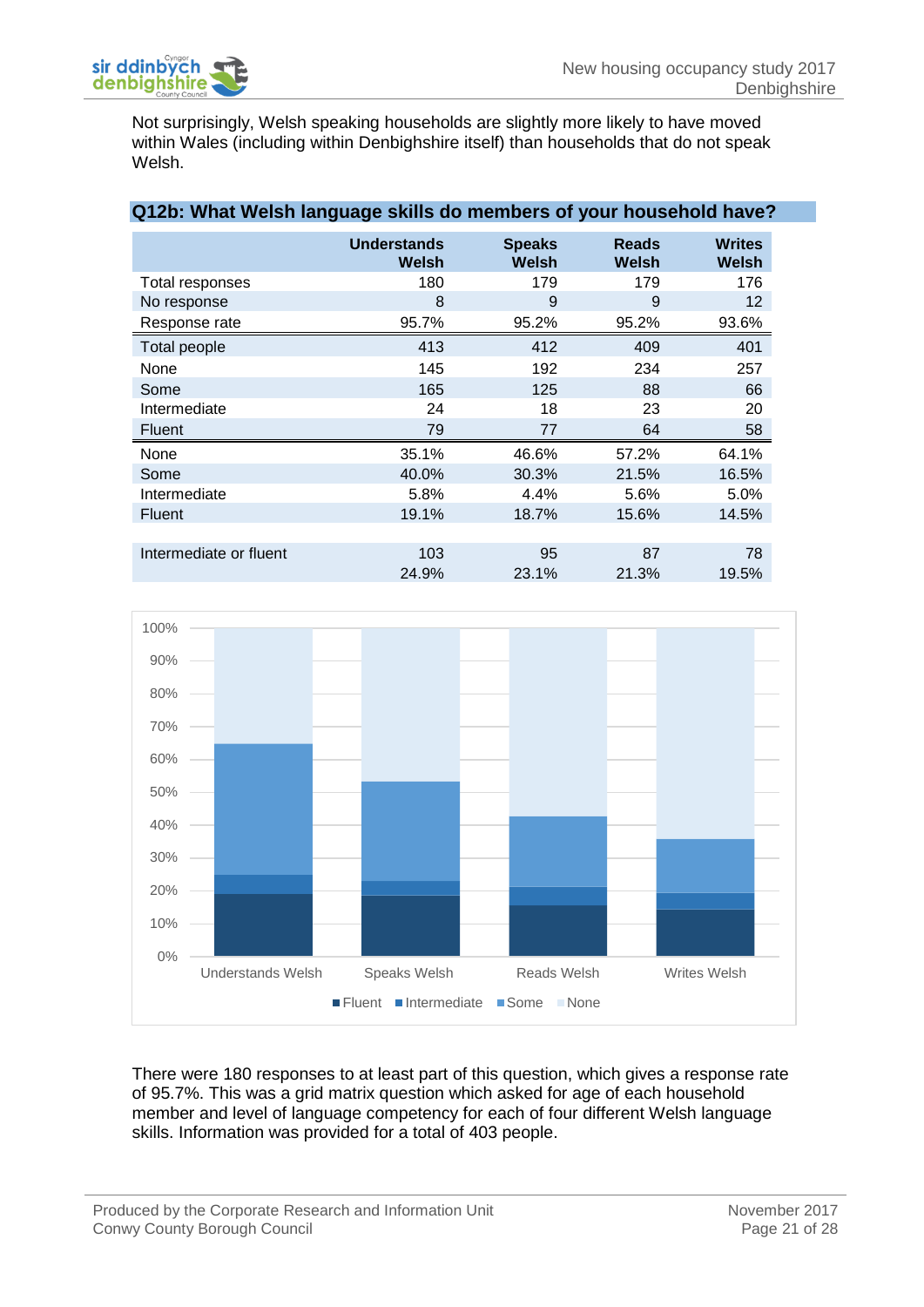It is possible to provide an indicative comparison between the 2011 Census counts of Welsh speakers and the findings of this survey. The data is not directly comparable because of different definitions and collection methodologies, but the Census gives data about Welsh language skills for all people aged three and over.

|                                           | <b>Number</b> | %     |
|-------------------------------------------|---------------|-------|
| All usual residents aged 3 and over       | 90,527        |       |
| No skills in Welsh                        | 58,440        | 64.6% |
| Can understand spoken Welsh only          | 7,662         | 8.5%  |
| Can speak Welsh                           | 22,236        | 24.6% |
| Can speak but cannot read or write Welsh  | 3,251         | 3.6%  |
| Can speak and read but cannot write Welsh | 1,964         | 2.2%  |
| Can speak, read and write Welsh           | 16,842        | 18.6% |
| Other combination of skills in Welsh      | 2,368         | 2.6%  |

#### **Welsh language skills in Denbighshire, 2011 Census**

Source: 2011 Census of Population, Office for National Statistics

If, for the 2017 new occupancy survey, 'Welsh speakers' are identified as those who have intermediate or fluent skills in speaking Welsh then the rates for occupants of new housing and the population as a whole are reasonably similar – 23.1% (2017 new occupancy survey) compared to 24.6% in the 2011 Census.

Taking both questions in the survey together, it is also possible to look at whether Welsh speakers get to speak Welsh at home. 52.6%% of intermediate or fluent Welsh speakers use Welsh as their main language at home, with an additional 43.2% using Welsh as a secondary language. 4.2% of intermediate or fluent Welsh speakers do not speak Welsh at home.

|                                | <b>Some</b> | Spoken Welsh language skills<br>Inter-<br>mediate | <b>Fluent</b> | Welsh<br>speakers<br>(intermediate<br>or fluent) |
|--------------------------------|-------------|---------------------------------------------------|---------------|--------------------------------------------------|
| All with Welsh speaking skills | 125         | 18                                                | 77            | 95                                               |
| Welsh 'main' language at home  | 3           | 0                                                 | 50            | 50                                               |
|                                | 2.4%        | $0.0\%$                                           | 64.9%         | 52.6%                                            |
| Welsh 'also' spoken at home    | 24          | 14                                                | 27            | 41                                               |
|                                | 19.2%       | 77.8%                                             | 35.1%         | 43.2%                                            |
| Total any Welsh spoken at home | 27          | 14                                                | 77            | 91                                               |
|                                | 21.6%       | 77.8%                                             | 100.0%        | 95.8%                                            |
| Welsh not spoken at home       | 98          | 4                                                 | 0             | 4                                                |
|                                | 78.4%       | 22.2%                                             | $0.0\%$       | 4.2%                                             |

#### **Use of Welsh at home by those with Welsh language skills – all ages**

This is just a summary of the results for Welsh language use. More detailed analysis (including by age of household members) is possible.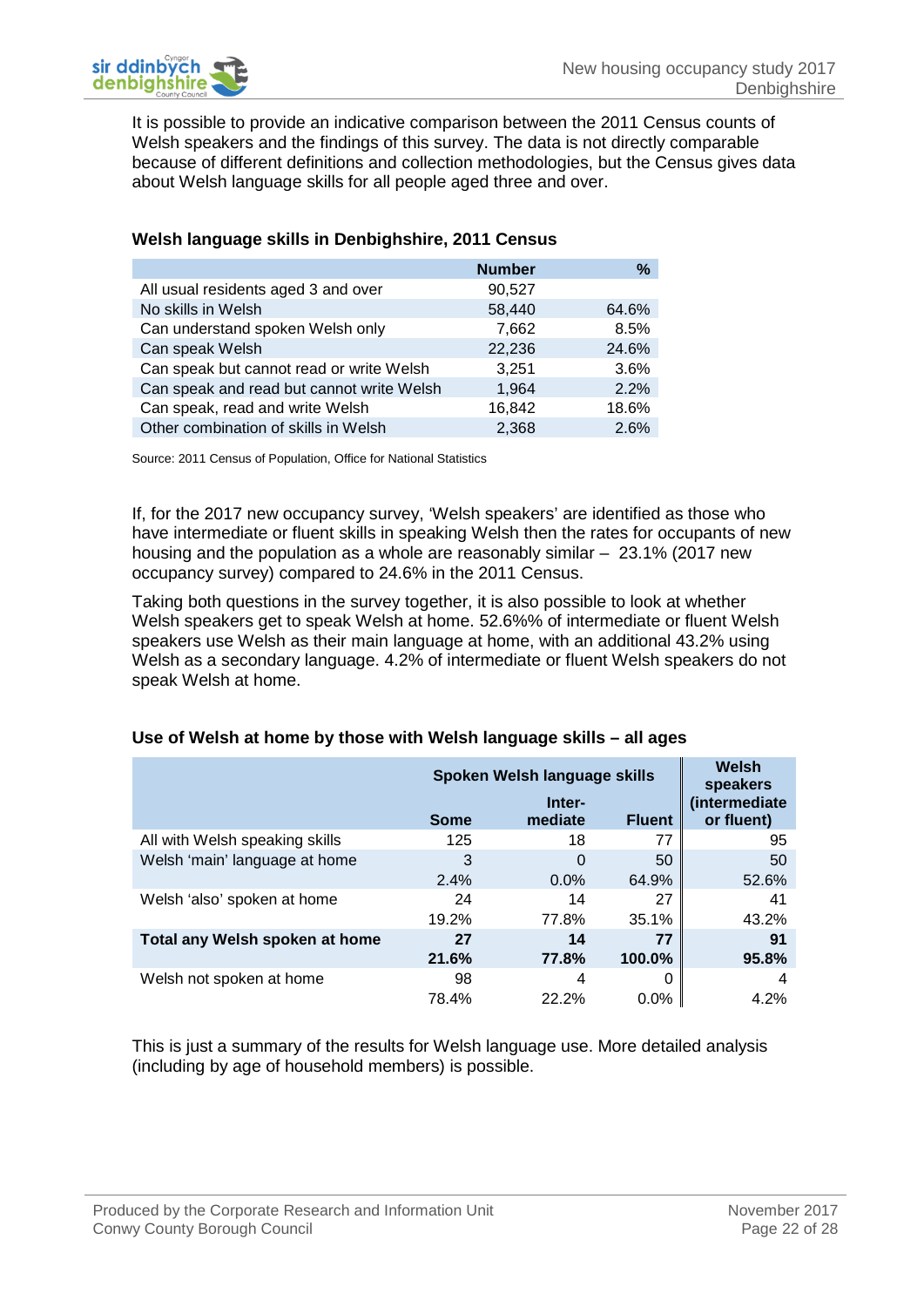

#### <span id="page-24-0"></span>**Comparisons with the 2011 new occupancy survey**

A similar survey was undertaken in the autumn of 2011. Though there were differences in the wording or layout of some questions, and the analysis was undertaken in a different way, the tables below provide basic comparison between the 2011 results and the latest survey.

Percentage results for 2011 will be different than presented in the original 2011 report, as they have been adjusted to remove the 'no responses', in order to match the methodology for the 2017 report.

|                                 | 2011  | 2017  |
|---------------------------------|-------|-------|
| Total valid surveys distributed | 670   | 662   |
| Total valid responses           | 180   | 188   |
| Response rate                   | 26.9% | 28.4% |

A similar number of surveys were distributed in both years. Response rates were slightly better in 2017.

#### **About the property**

**When was the property built / when did you move into the property** Responses to these questions cannot be compared over time.

| Are you the first occupant of the property? |       |       |  |
|---------------------------------------------|-------|-------|--|
|                                             | 2011  | 2017  |  |
| Total responses                             | 178   | 184   |  |
| Yes                                         | 83.7% | 81.0% |  |
| <b>No</b>                                   | 16.3% | 19.0% |  |

| Are you a first time buyer? |       |          |  |
|-----------------------------|-------|----------|--|
|                             | 2011  | 2017     |  |
| Total responses             | 176   | 175      |  |
| Yes                         | 11.4% | $17.7\%$ |  |
| Nο                          | 88.6% | 82.3%    |  |

There is a slight increase in the proportion of first time buyers in 2017 compared to 2011. This might be a reflection of the more flexible housing market in 20011 compared to 2017 – in 2011 lending was still restricted following the 2008 global economic downturn.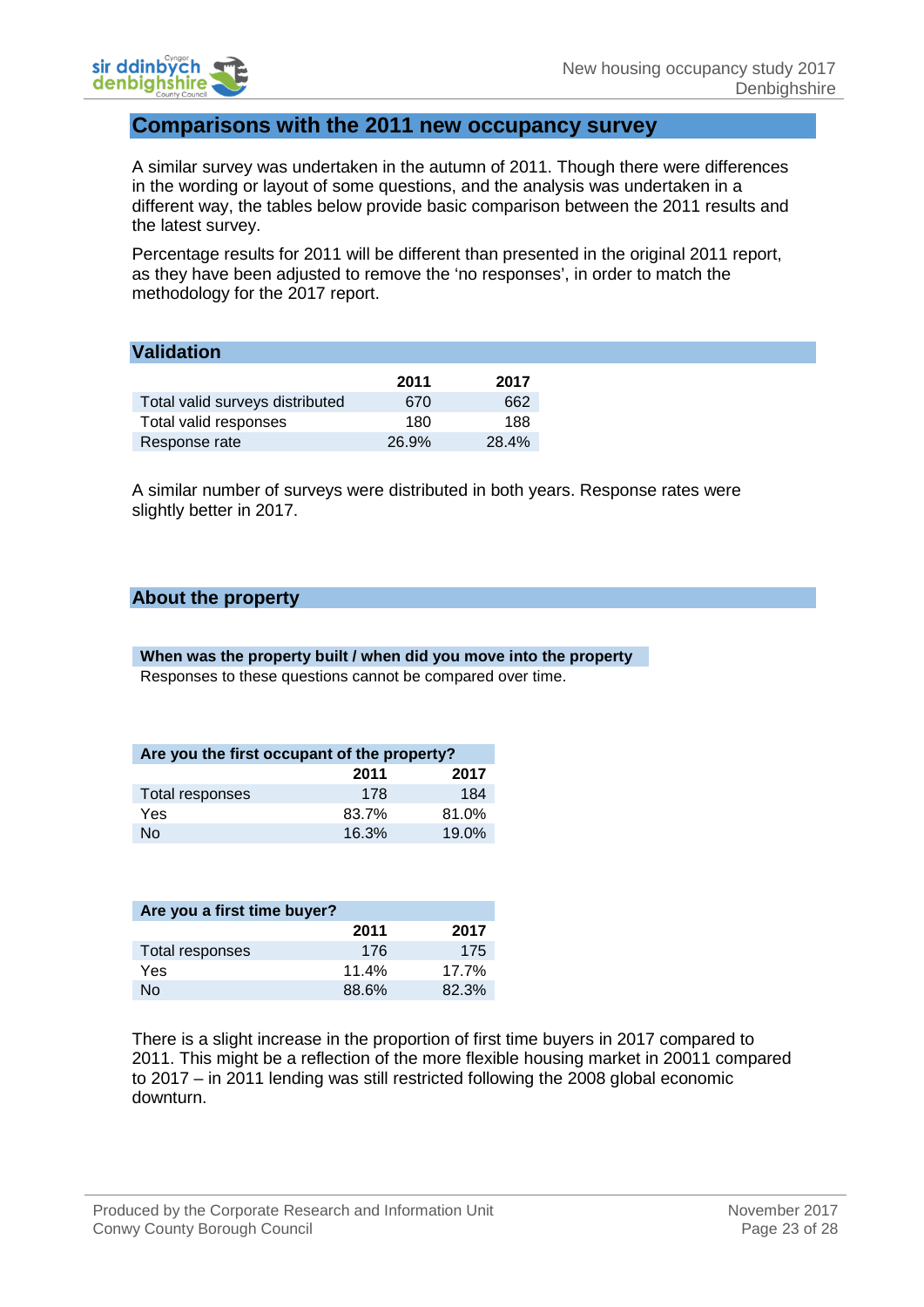#### **Where you live now / where you last lived**

| What type of property do you live in now? |       |       |  |
|-------------------------------------------|-------|-------|--|
|                                           | 2011  | 2017  |  |
| Total responses                           | 178   | 184   |  |
| Detached                                  | 40.4% | 48.4% |  |
| Semi-detached                             | 10.7% | 13.6% |  |
| Terraced                                  | 11.8% | 9.2%  |  |
| Flat                                      | 31.5% | 20.1% |  |
| <b>Bungalow</b>                           | 3.9%  | 6.5%  |  |
| Other                                     | 1.7%  | 2.2%  |  |

| What type of property have you moved from? |       |  |  |
|--------------------------------------------|-------|--|--|
| 2011                                       | 2017  |  |  |
| 178                                        | 181   |  |  |
| 32.0%                                      | 28.7% |  |  |
| 23.0%                                      | 31.5% |  |  |
| 12.9%                                      | 8.3%  |  |  |
| 9.0%                                       | 13.3% |  |  |
| 17.4%                                      | 14.4% |  |  |
| 5.6%                                       | 3.9%  |  |  |
|                                            |       |  |  |

The larger proportion of new flats in 2011 is due to a greater number of Extra Care properties in the new-build stock.

| How many bedrooms does your current<br>property have? |       |       |  |
|-------------------------------------------------------|-------|-------|--|
|                                                       | 2011  | 2017  |  |
| Total responses                                       | 179   | 181   |  |
| 1 bedroom                                             | 7.8%  | 7.7%  |  |
| 2 bedrooms                                            | 30.2% | 24.7% |  |
| 3 bedrooms                                            | 26.3% | 29.7% |  |
| 4 bedrooms                                            | 31.3% | 30.2% |  |
| 5 bedrooms                                            | 4.5%  | 7.7%  |  |

#### **How many bedrooms did your previous property have?**

|                 | 2011  | 2017  |
|-----------------|-------|-------|
| Total responses | 174   | 179   |
| 1 bedroom       | 12.1% | 5.6%  |
| 2 bedrooms      | 25.3% | 23.5% |
| 3 bedrooms      | 36.2% | 46.9% |
| 4 bedrooms      | 21.8% | 19.0% |
| 5+ bedrooms     | 4.6%  | 5.0%  |

| <b>Change in number of bedrooms</b> |       |       |  |
|-------------------------------------|-------|-------|--|
|                                     | 2011  | 2017  |  |
| Total responses                     | 174   | 179   |  |
| Fewer bedrooms                      | 29.3% | 28.5% |  |
| Same number                         | 32.8% | 35.2% |  |
| More bedrooms                       | 37.9% | 36.3% |  |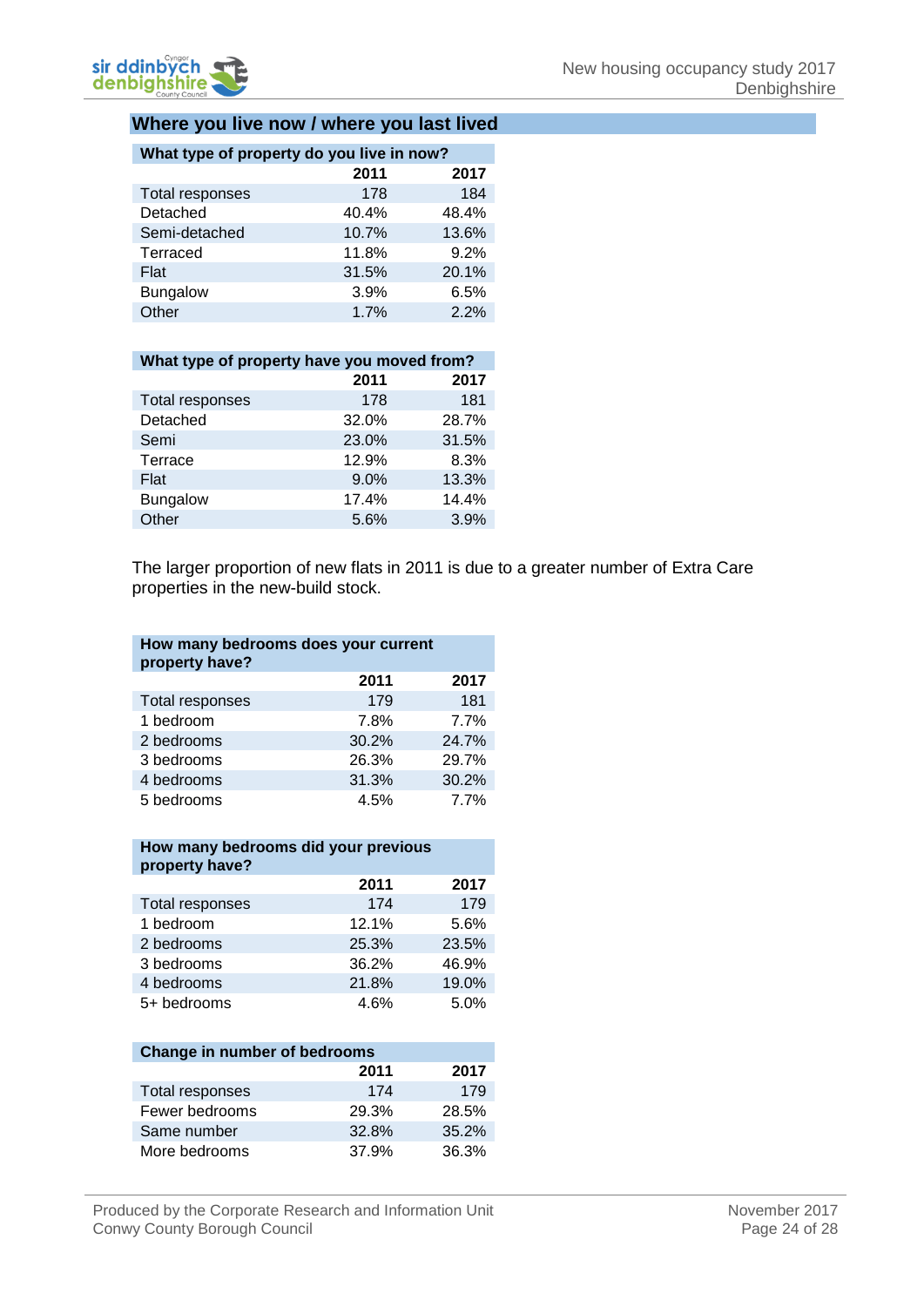On average, new-build properties in the 2017 survey tend to have more bedrooms than those covered in the 2011 survey.

| <b>Current tenure</b>                                      |       |       |
|------------------------------------------------------------|-------|-------|
|                                                            | 2011  | 2017  |
| <b>Total responses</b>                                     | 179   | 184   |
| Own the property                                           | 58.7% | 64.1% |
| Rent the property from a private landlord                  | 7.8%  | 8.2%  |
| Rent the property from a housing<br>association or Council | 30.7% | 25.0% |
| Live in the property under another<br>arrangement          | 2.8%  | 2.7%  |
|                                                            |       |       |
| <b>Previous tenure</b>                                     |       |       |
|                                                            | 2011  | 2017  |
| Total responses                                            | 174   | 179   |
| Own the property                                           | 60.3% | 54.7% |
| Rent the property from a private landlord                  | 17.2% | 22.3% |
| Rent the property from a housing<br>association or Council | 11.5% | 6.7%  |
| Live in the property under another<br>arrangement          | 10.9% | 16.2% |
|                                                            |       |       |
| <b>Change in tenure</b>                                    |       |       |
| Not all combinations presented, so will not add to 100%    |       |       |
|                                                            | 2011  | 2017  |
| <b>Total responses</b>                                     | 174   | 179   |
| Same tenure                                                | 63.8% | 56.4% |
| From private rented to owner occupier                      | 4.6%  | 10.6% |
| From owner occupier to something other                     | 12.1% | 8.4%  |

The presence of a larger number of Extra Care properties in the new-build stock is the primary reason for higher proportions of people renting from social landlords in 2011 when compared to 2017.

| Who lives in the property / who lived in the previous property? |  |
|-----------------------------------------------------------------|--|
| How many people live in the property?                           |  |
|                                                                 |  |

|                                  | 2011  | 2017  |
|----------------------------------|-------|-------|
| Total responses                  | 174   | 185   |
| 1 person households              | 29.9% | 26.5% |
| 2 person households              | 37.9% | 40.0% |
| 3 person households              | 13.2% | 14.1% |
| 4 person households              | 14.4% | 14.6% |
| 5+ person households             | 4.6%  | 4.9%  |
| Average household size (persons) | 2.29  | 2.32  |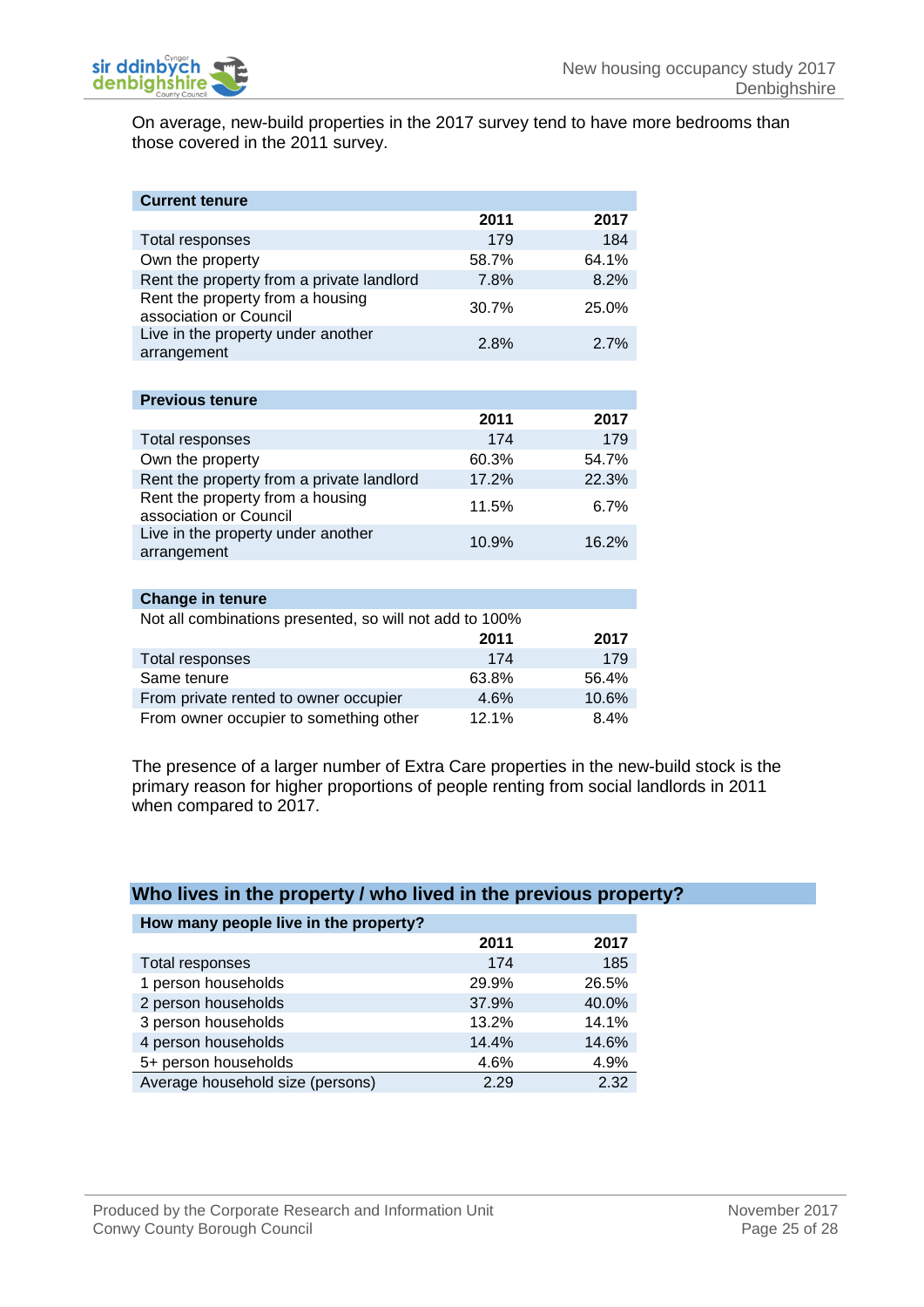

| How many people lived in your previous property? |       |       |
|--------------------------------------------------|-------|-------|
|                                                  | 2011  | 2017  |
| Total responses                                  | 164   | 178   |
| 1 person households                              | 20.1% | 14.6% |
| 2 person households                              | 39.6% | 41.6% |
| 3 person households                              | 17.7% | 20.0% |
| 4 person households                              | 17.1% | 13.5% |
| 5+ person households                             | 5.5%  | 6.5%  |
| Average household size (persons)                 | 2.54  | 2.56  |

Households that have moved into new-build properties are slightly larger in 2017 than in 2011. This is the case both before and after their move into the new property.

| How many adults in the household<br>currently work:          |       |       |
|--------------------------------------------------------------|-------|-------|
|                                                              | 2011  | 2017  |
| Total responses                                              |       | 110   |
| Total people                                                 | 187   | 186   |
| Full-time in Denbighshire                                    | 52.4% | 44.1% |
| Part-time in Denbighshire                                    | 11.2% | 21.5% |
| <b>Full-time elsewhere</b>                                   | 31.6% | 28.0% |
| Part-time elsewhere                                          | 4.8%  | 6.5%  |
| Households with at least 1 person<br>working in Denbighshire | 77.9% | 72.7% |

Respondents to the 2011 survey were more likely to have members of their household working within Denbighshire than in 2017.

#### **About moving to the property**

| Where did you last live before you moved to this property? |         |       |  |
|------------------------------------------------------------|---------|-------|--|
|                                                            | 2011    | 2017  |  |
| Total responses                                            | 179     | 185   |  |
| Somewhere else in Denbighshire                             | 67.6%   | 67.0% |  |
| Somewhere else in North Wales                              | 18.4%   | 16.2% |  |
| Somewhere else in Wales                                    | 1.7%    | 0.5%  |  |
| Somewhere else in the UK                                   | 12.3%   | 14.6% |  |
| Outside UK                                                 | $0.0\%$ | 1.6%  |  |

#### **If you moved from elsewhere in the UK or from outside the UK, have you ever:**

|                          | 2011  | 2017  |
|--------------------------|-------|-------|
| Total responses          | 20    | 25    |
| Lived in Denbighshire    | 10.0% | 24.0% |
| Lived elsewhere in Wales | 15.0% | 28.0% |
| Never lived in Wales     | 75.0% | 48.0% |

There was a slight increase in people moving from elsewhere in the UK/outside the UK in 2017 when compared to 2011. However, these 2017 respondents were more likely to have lived in the area previously than their counterparts in 2011.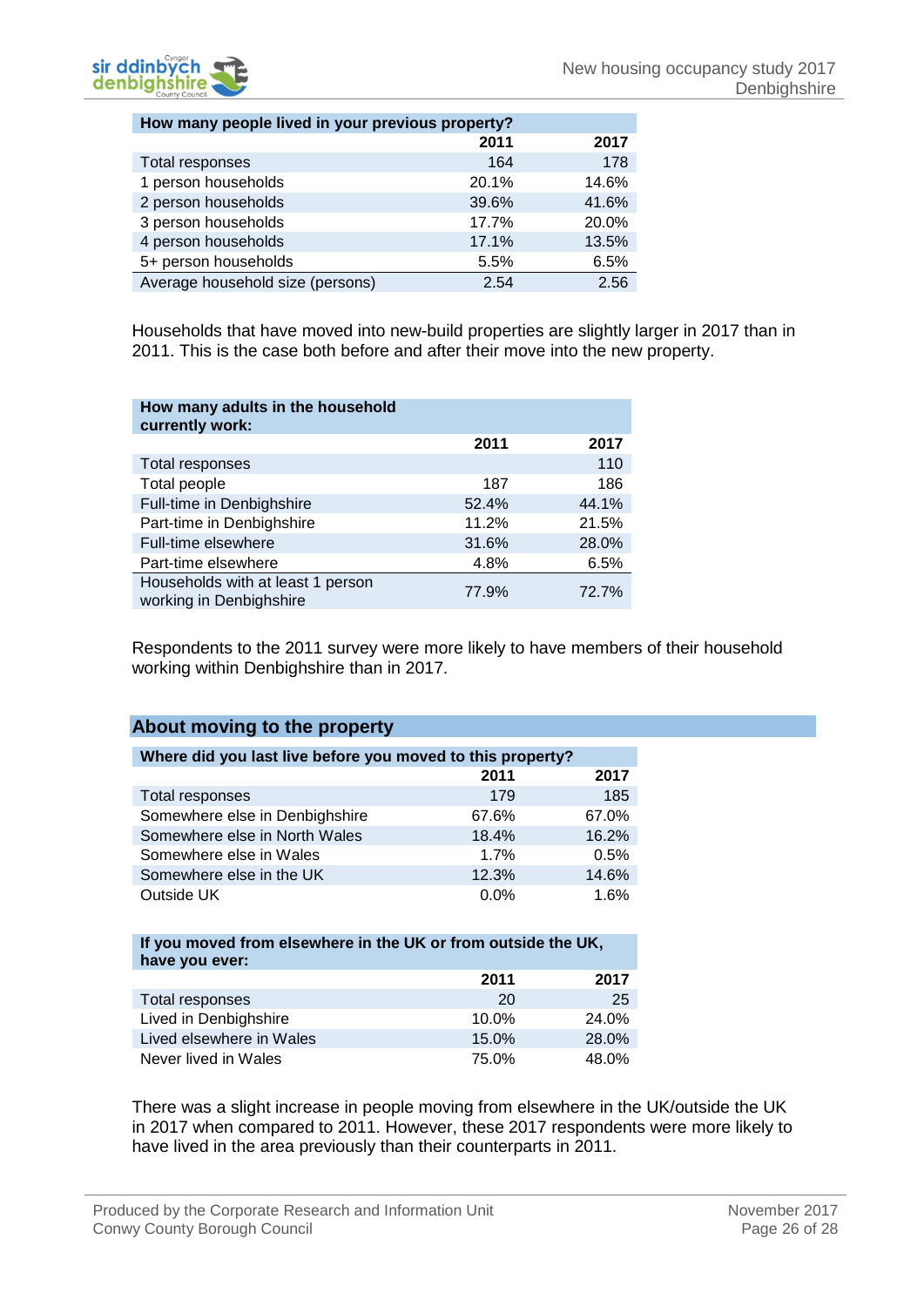#### **What was your main reason for moving to your new property?**

| This was a multi-choice question, so percentages will not add to 100% |  |
|-----------------------------------------------------------------------|--|
|                                                                       |  |

| This mas a main shores quocioni, oo poroontagoo mii hot add to Too70 |         |            |  |
|----------------------------------------------------------------------|---------|------------|--|
|                                                                      | 2011    | 2017       |  |
| Total responses                                                      | 176     | 183        |  |
| Change of employment/closer to job                                   | 7.4%    | 7.7%       |  |
| Retired to the area                                                  | 7.4%    | 7.7%       |  |
| Needed to move to larger accommodation                               | 20.5%   | 20.2%      |  |
| Needed to move to smaller accommodation                              | 10.8%   | 15.3%      |  |
| Change of family status<br>(marriage, divorce and so on)             | 18.2%   | 16.4%      |  |
| To be closer to relatives                                            | 9.7%    | 14.2%      |  |
| Other (write in response)                                            | 39.2%   | 32.2%      |  |
| (including health/move to Extra Care)                                | (15.9%) | $(10.4\%)$ |  |

#### **Do you or anyone in your household have a disability which affects your choice of housing?**

This question was not asked in 2011 so no comparison can be made.

#### **Cost of property**

|                    | What was the purchase price of the property?                                                                            |                   |
|--------------------|-------------------------------------------------------------------------------------------------------------------------|-------------------|
|                    | Responses to this question can't be compared in detail, as the<br>categories changed between the 2011 and 2017 surveys. |                   |
|                    | 2011                                                                                                                    | 2017              |
| Median price range | £180,001-£210,000                                                                                                       | £180,001-£210,000 |

## **If you are renting the property please give the amount you pay in rent each month** Though this question was asked in the 2011 survey, the data was not analysed, so no

comparison can be made.

#### **The Welsh language**

| What languages are spoken at home?         |         |       |  |
|--------------------------------------------|---------|-------|--|
|                                            | 2011    | 2017  |  |
| Part A: main language spoken at home       |         |       |  |
| Total responses                            | 176     | 184   |  |
| English                                    | 88.6%   | 87.0% |  |
| Welsh                                      | $9.1\%$ | 12.5% |  |
| Other                                      | 2.3%    | 0.5%  |  |
| Part B: also spoken at home                |         |       |  |
| Total responses                            | 38      | 51    |  |
| English                                    | 18.4%   | 33.3% |  |
| Welsh                                      | 76.3%   | 56.9% |  |
| Other                                      | 5.3%    | 9.8%  |  |
| Main or also spoken (will not add to 100%) |         |       |  |
| English                                    | 92.6%   | 96.2% |  |
| Welsh                                      | 25.6%   | 28.3% |  |
| Other                                      | 3.4%    | 3.3%  |  |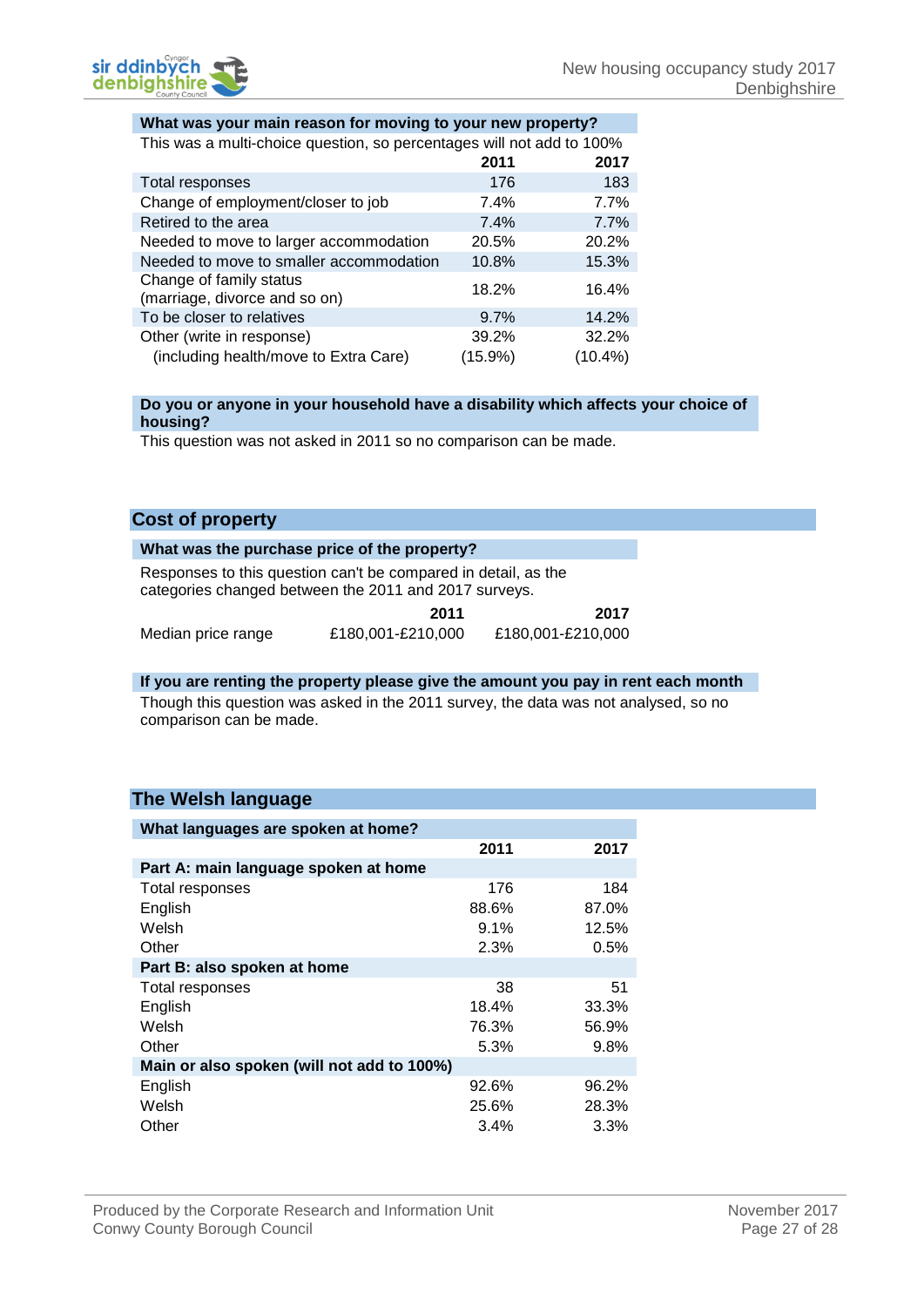#### **What Welsh language skills do members of your household have?**

The way this question was asked changed significantly between the 2011 and 2017 surveys so comparison of the results should be treated with caution.

| <b>Understands Welsh</b> |       |       |
|--------------------------|-------|-------|
|                          | 2011  | 2017  |
| Total responses          |       | 180   |
| Total people             | 350   | 413   |
| None                     | 40.0% | 35.1% |
| Some                     | 29.1% | 40.0% |
| Intermediate             | 11.4% | 5.8%  |
| Fluent                   | 19.4% | 19.1% |
| Intermediate or fluent   | 30.9% | 24.9% |
| <b>Speaks Welsh</b>      |       |       |
|                          | 2011  | 2017  |
| Total responses          |       | 179   |
| <b>Total people</b>      | 347   | 412   |
| None                     | 45.5% | 46.6% |
| Some                     | 25.9% | 30.3% |
| Intermediate             | 10.1% | 4.4%  |
| Fluent                   | 18.4% | 18.7% |
| Intermediate or fluent   | 28.5% | 23.1% |
| <b>Reads Welsh</b>       |       |       |
|                          | 2011  | 2017  |
| Total responses          |       | 179   |
| <b>Total people</b>      | 347   | 409   |
| None                     | 53.3% | 57.2% |
| Some                     | 21.6% | 21.5% |
| Intermediate             | 7.8%  | 5.6%  |
| Fluent                   | 17.3% | 15.6% |
| Intermediate or fluent   | 25.1% | 21.3% |
| <b>Writes Welsh</b>      |       |       |
|                          | 2011  | 2017  |
| Total responses          |       | 176   |
| <b>Total people</b>      | 347   | 401   |
| None                     | 60.5% | 64.1% |
| Some                     | 17.3% | 16.5% |
| Intermediate             | 5.8%  | 5.0%  |
| Fluent                   | 16.4% | 14.5% |
| Intermediate or fluent   | 22.2% | 19.5% |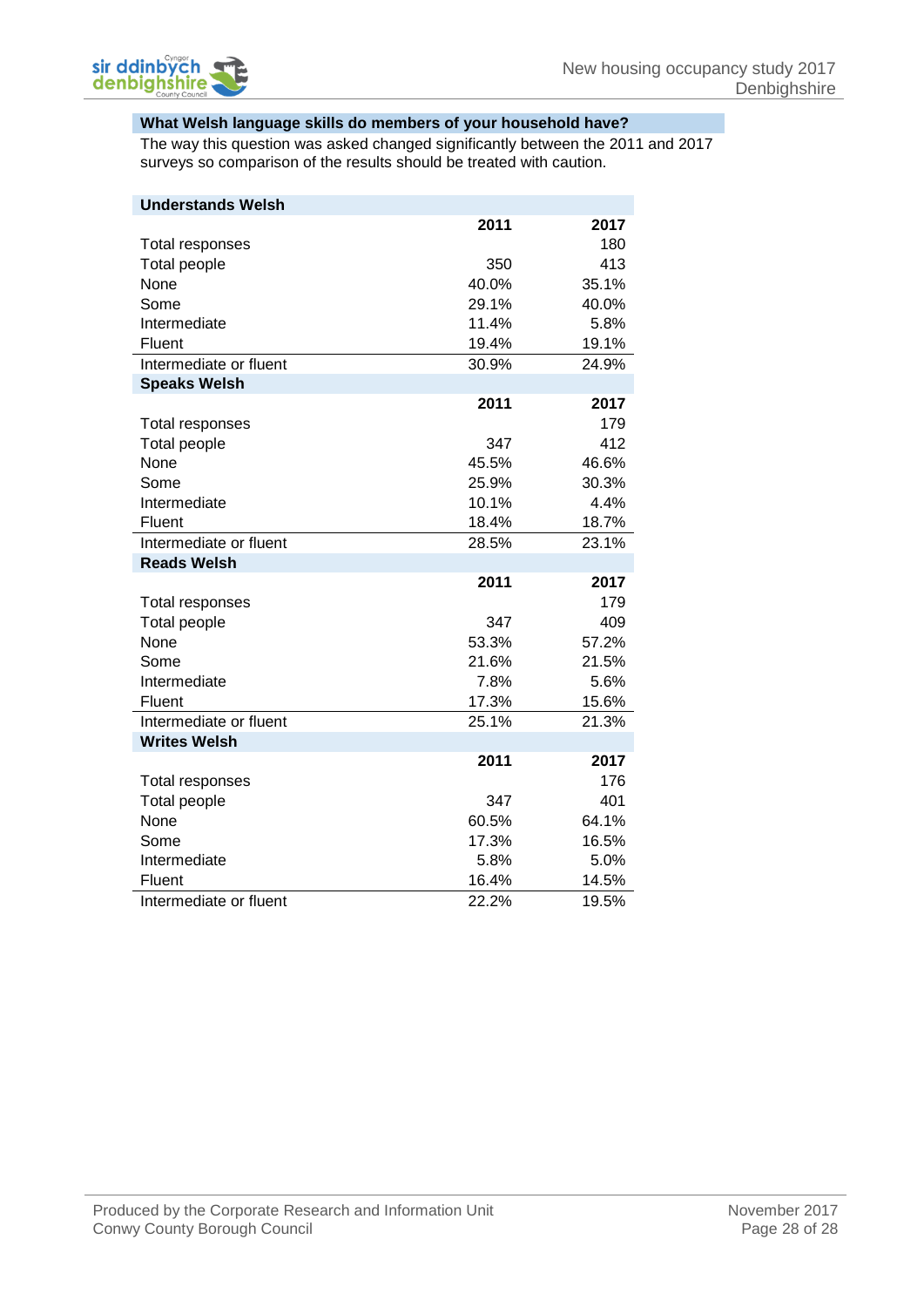

|  |  |  |  |  |  |  |  | ------------------------ |  |  |  |  |  |  |  |
|--|--|--|--|--|--|--|--|--------------------------|--|--|--|--|--|--|--|
|  |  |  |  |  |  |  |  |                          |  |  |  |  |  |  |  |
|  |  |  |  |  |  |  |  |                          |  |  |  |  |  |  |  |
|  |  |  |  |  |  |  |  |                          |  |  |  |  |  |  |  |
|  |  |  |  |  |  |  |  |                          |  |  |  |  |  |  |  |
|  |  |  |  |  |  |  |  |                          |  |  |  |  |  |  |  |
|  |  |  |  |  |  |  |  |                          |  |  |  |  |  |  |  |
|  |  |  |  |  |  |  |  |                          |  |  |  |  |  |  |  |
|  |  |  |  |  |  |  |  |                          |  |  |  |  |  |  |  |
|  |  |  |  |  |  |  |  |                          |  |  |  |  |  |  |  |
|  |  |  |  |  |  |  |  |                          |  |  |  |  |  |  |  |
|  |  |  |  |  |  |  |  |                          |  |  |  |  |  |  |  |
|  |  |  |  |  |  |  |  |                          |  |  |  |  |  |  |  |
|  |  |  |  |  |  |  |  | ----------------------   |  |  |  |  |  |  |  |
|  |  |  |  |  |  |  |  |                          |  |  |  |  |  |  |  |

**September 2017**

#### <span id="page-30-0"></span>**New housing questionnaire**

The Council is currently preparing a replacement Local Development Plan to guide future development in Denbighshire. As part of the process we are working jointly with Conwy County Borough Council on a survey of new homes. This will provide information about new housing to help us assess the future need for housing and other facilities, such as schools, libraries, GP surgeries, retail, leisure centres and so on.

We are also collecting information about the Welsh language and the possible impact of new development on Welsh speaking communities in the area.

Please can you help us gather this information by completing this questionnaire and returning it in the pre-paid envelope provided by 27 October 2017.

If you do not want to answer all of the questions we will still appreciate a partially completed questionnaire.

If you have any queries, please contact the Strategic Planning and Housing Team at Denbighshire. Phone: 01824 706916 or email [ldp@denbighshire.gov.uk](mailto:ldp@denbighshire.gov.uk)

Yours faithfully

Angea Latine

Angela Loftus Strategic Planning and Housing Manager Planning and Public Protection

Because this questionnaire is being sent to newly built properties, we may not have all the correct address details. If there are any mistakes in the address at the top of this page, please let us know in the box below.

Denbighshire County Council and its partners are committed to involving everyone who has an interest in Denbighshire County, and we will do this by making sure that we talk with and listen to you, but don't repeatedly ask you the same questions.

Therefore whilst we will not share your personal data, the ideas and feedback you give us may also be used to inform other relevant projects or plans.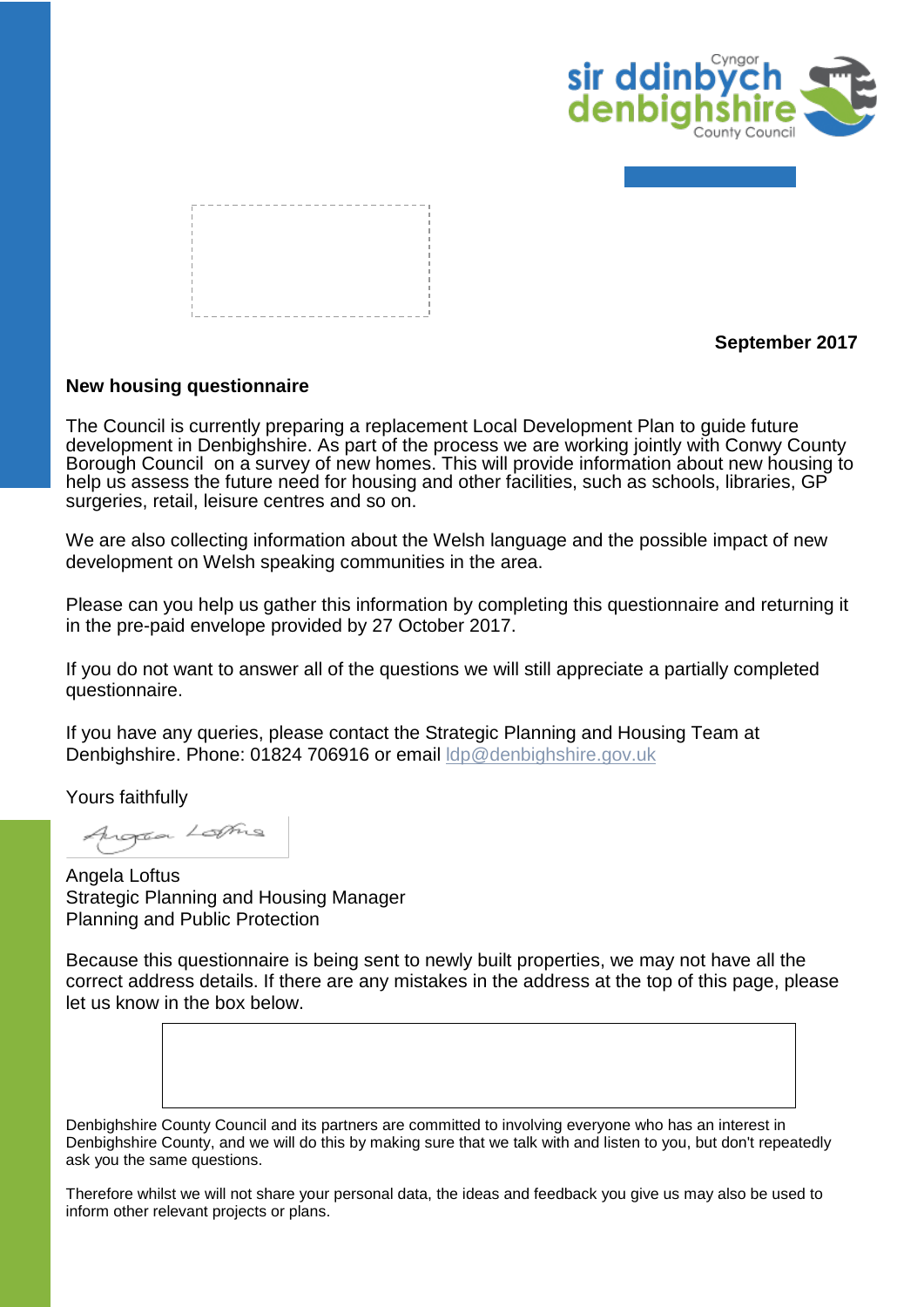# **New housing questionnaire**

For each of the questions please tick the appropriate boxes or enter your answer in the box provided.

If you do not want to answer all of the questions we will still appreciate a partially completed questionnaire.

|                                                 | About your current property                     |
|-------------------------------------------------|-------------------------------------------------|
| 1a When was your property built /<br>converted? | 1b When did you move in to the property (year)? |
|                                                 |                                                 |
| 1c Are you the first occupant of the            | 1d Are you a first time buyer?                  |
| property?<br>Yes<br>No.                         | Yes<br>No                                       |
|                                                 |                                                 |

| Where you live now                           | Where you lived last                                    |
|----------------------------------------------|---------------------------------------------------------|
| 2a What type of property do you live in now? | 2b What type of property have you moved from?           |
| <b>Terraced house</b>                        | <b>Terraced house</b>                                   |
| Detached house                               | Detached house                                          |
| Semi-detached house                          | Semi-detached house                                     |
| Flat                                         | Flat                                                    |
| Other                                        | Other                                                   |
| <b>Bungalow</b>                              | <b>Bungalow</b>                                         |
| 3a How many bedrooms does your current       | 3b How many bedrooms did your previous                  |
| property have?                               | property have?                                          |
| 4a Do you:                                   | 4b Did you:                                             |
| own the property?                            | own your previous property?                             |
| rent the property from a private landlord?   | rent your previous property from a private<br>landlord? |
| rent the property from a housing             | rent your previous property from a housing              |
| association or Council?                      | association or Council?                                 |
| live in the property under another           | live in your previous property under another            |
| arrangement?                                 | arrangement?                                            |
| 5a How many people live in the property?     | 5b How many people lived in your previous               |
| (Please enter the number in the age groups   | property? (Please enter the number in the age           |
| below)                                       | groups below)                                           |
| Aged 50-64                                   | <b>Aged 0-16</b>                                        |
| Aged 0-16                                    | Aged 50-64                                              |
| Aged 17-24                                   | Aged 17-24                                              |
| Aged 65-74                                   | Aged 65-74                                              |
| Aged 25-34                                   | Aged 25-34                                              |
| Aged 75-84                                   | Aged 75-84                                              |
| Aged 35-49                                   | Aged 35-49                                              |
| Aged 85+                                     | Aged 85+                                                |
|                                              |                                                         |

| 6 How many adults in the household currently work: (Please enter the number in the box |                            |                        |  |
|----------------------------------------------------------------------------------------|----------------------------|------------------------|--|
| in the Denbighshire County area?<br>outside the Denbighshire County area?              | Full time    <br>Full time | Part time<br>Part time |  |
| Denbighshire County Council - Planning and Public Protection                           | Page 2 of 4                |                        |  |

New housing – occupiers questionnaire 2017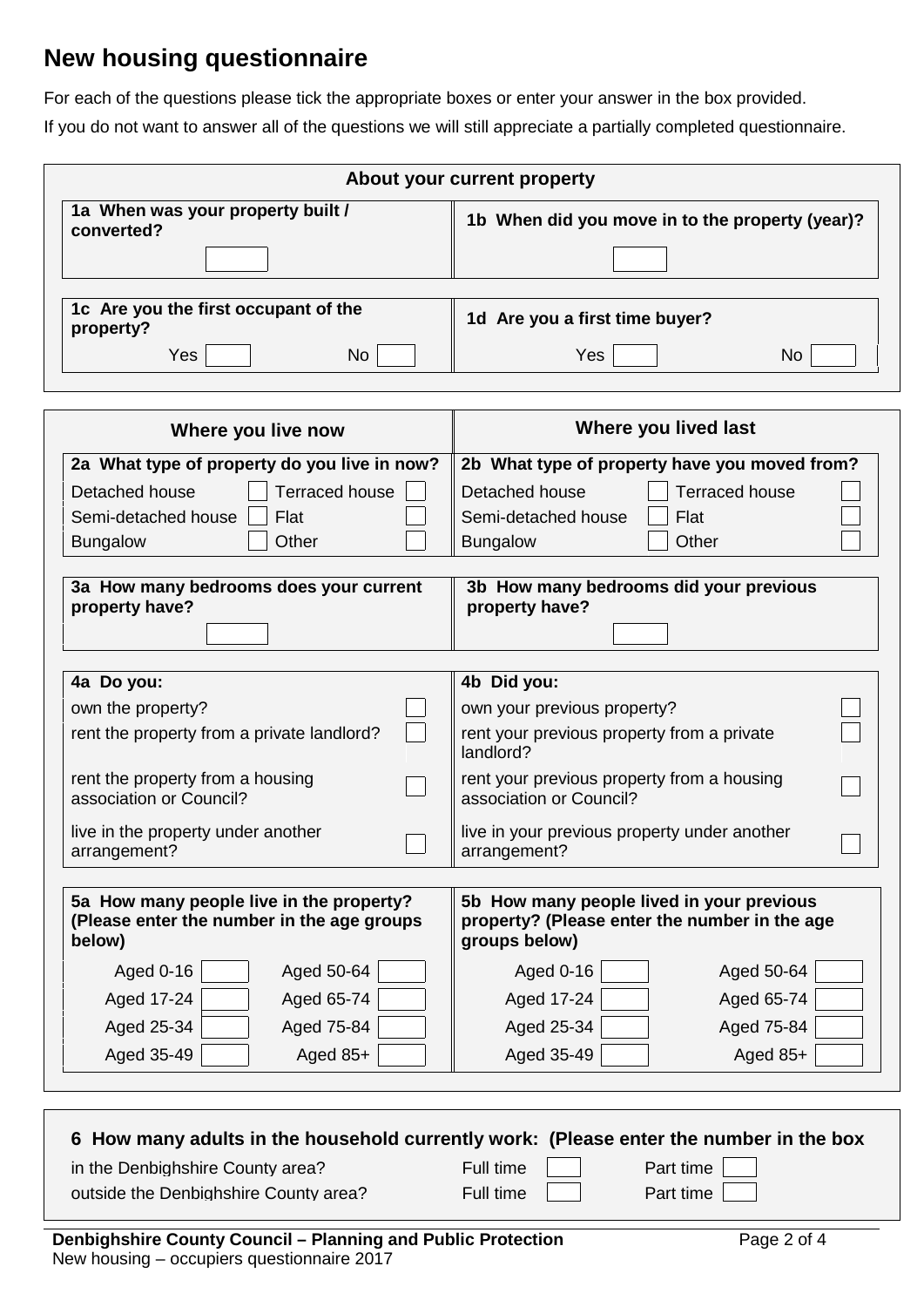| About moving to this property                                                                                                                                                                           |
|---------------------------------------------------------------------------------------------------------------------------------------------------------------------------------------------------------|
| 7a Where did you last live before you moved to this property?                                                                                                                                           |
| Somewhere else in Denbighshire                                                                                                                                                                          |
| Somewhere else in North Wales                                                                                                                                                                           |
| Somewhere else in Wales                                                                                                                                                                                 |
| Somewhere else in the UK                                                                                                                                                                                |
| If so please write which town, county or region of the UK you lived in                                                                                                                                  |
| Outside the UK                                                                                                                                                                                          |
|                                                                                                                                                                                                         |
| 7b If you moved from elsewhere in the UK or from outside the UK, have you ever lived:                                                                                                                   |
| in Denbighshire?<br>Yes<br><b>No</b>                                                                                                                                                                    |
| somewhere else in Wales?<br>Yes<br><b>No</b>                                                                                                                                                            |
| 8 What was your main reason for moving to your new property?                                                                                                                                            |
| Change of employment/closer to job                                                                                                                                                                      |
| Retired to the area                                                                                                                                                                                     |
|                                                                                                                                                                                                         |
| Needed to move to larger accommodation<br>Needed to move to smaller accommodation                                                                                                                       |
|                                                                                                                                                                                                         |
| Change of family status (marriage, divorce and so on)                                                                                                                                                   |
| To be closer to relatives<br>Other                                                                                                                                                                      |
|                                                                                                                                                                                                         |
| Please specify:                                                                                                                                                                                         |
| 9 Do you or anyone in your house hold have a disability which affects your choice of housing?                                                                                                           |
|                                                                                                                                                                                                         |
| Yes<br>Prefer not to say<br>No                                                                                                                                                                          |
| The Equality Act 2010 defines a disabled person as a person that has a physical or mental impairment which has a substantial<br>and long term effect on your ability to carry out day to day activities |
|                                                                                                                                                                                                         |
| Cost of the property                                                                                                                                                                                    |
| 10 What was the purchase price of the property?                                                                                                                                                         |
| Less than £100,000<br>Between £210,001 and £240,000                                                                                                                                                     |
| Between £100,001 and £125,000<br>Between £240,001 and £270,000                                                                                                                                          |
| Between £125,001 and £150,000<br>Between £270,001 and £300,000                                                                                                                                          |
| Between £150,001 and £180,000<br>Between £300,001 and £330,000                                                                                                                                          |
| Between £180,001 and £210,000<br>More than £330,000                                                                                                                                                     |
|                                                                                                                                                                                                         |
| 11 If you are renting the property please give the amount you pay in rent each month                                                                                                                    |
|                                                                                                                                                                                                         |
|                                                                                                                                                                                                         |